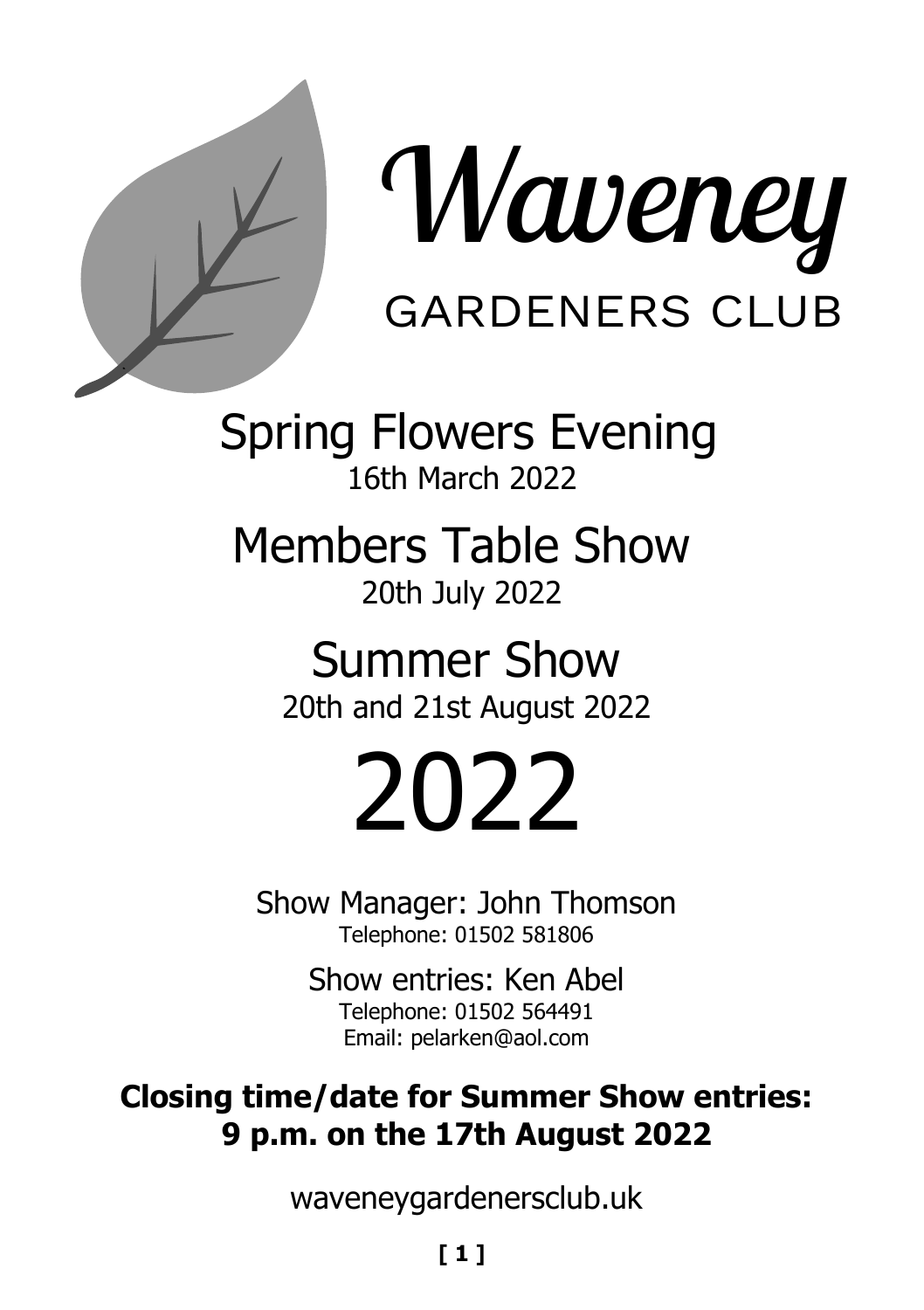# **Meetings and Show Dates**

# **Meetings for 2022**

19th January 2022 *Social evening* 16th February *Bob Coutts* – Preparing for spring 16th March *Spring flowers evening* 20th April *Tony Brown* – Living woodland 18th May Kristopher Harper – Fuchias 15th June *Roger Hance* – Wild flowers and orchids of the countryside

20th July *Members Table Show* 20th-21st August *Summer Show* 21st September *Matt Tanton Brown* – Perennials 19th October *Dr Ian Bedford* – Plants, friends and foes 16th November *A.G.M. and presentation of awards* 18th January 2023 *Social evening*

Meetings are held at St Luke's Church, Homefield Avenue, Lowestoft, NR33 9BX and start at 7.30 p.m.

Membership is £10.00 per year and £1.00 entry to meetings

**Summer Show** – Saturday 20th and Sunday 21st August 2022 Carlton Colville Community Centre, Hall Road, Carlton Colville, NR33 8BT

Please do look at this schedule and put in an entry (or several).

# **Contacts**

**President** Bob Coutts **Chairman** John Davis 01502 582125 **Secretary** Jean Davis 01502 582125 **Treasurer** Kay Bruce **Committee** Gillian Levell Sheila Pettett Geoff Pipe Karen Pipe Cynthia Thomson John Thomson John Wells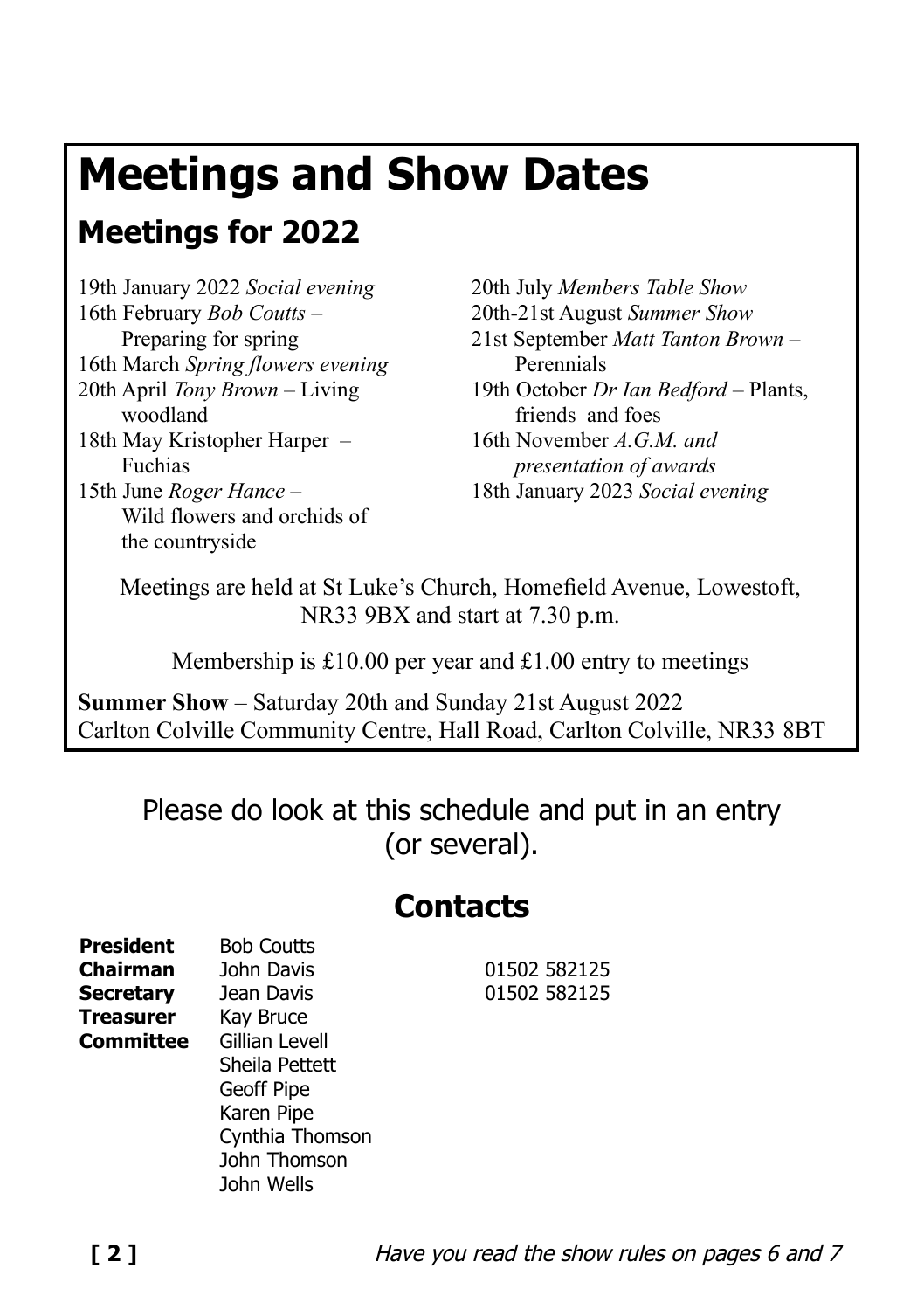# Message from the President

A happy and healthy 2022 to all our members, old and new. I really hope that you like our new name and that we get used to it before long!

What a two years we have had, but I sincerely hope you have all managed to stay heathy and enjoy your gardens through these difficult times. Like many of you, I have used the time to practise growing to a higher standard (the proof will be for all to see on the show bench hopefully this year!).

I'm sure you will be looking forward to our meetings and the speakers throughout the year and trust that we will be able to enjoy a full programme.

I would like to say a big thank you to all our members and our committee who I'm sure you all agree do a sterling job on behalf of the club.

Hoping for reasonable and favourable weather conditions in 2022.

Bob Coutts President

# The Waveney Gardeners Club

The Club was founded in 1911 under the name of the Oulton Broad Gardening Association. It is known that all activities were suspended during the 1914-1918 war years and that the Association was revived in 1919 in new headquarters at the Rock Institute in Oulton Broad. In 1936, the Association became the Oulton Broad and District Horticultural Society, this was amended in 1977 to the Oulton Broad and Lowestoft Horticultural Society. At the 2021 AGM the club name was changed to The Waveney Gardeners Club.

 From 1948, the Society held three shows a year, an early summer show in July, a summer show in August and a late chrysanthemum show in November. The Society's Golden Jubilee was celebrated in 1961 with a very successful show in Nicholas Everitt Park on August Bank Holiday. The then President, Mr. Malcolm Humphrey, gave a magnificent silver punch bowl, to be known as the Jubilee Trophy. This is held for one year by the exhibitor with the highest number of first prizes in the Summer Show.

The monthly meetings have a wide variety of speakers. The Club organises various visits and previous trips to Wisley, Hyde Hall, East Ruston and Kew Gardens were very successful.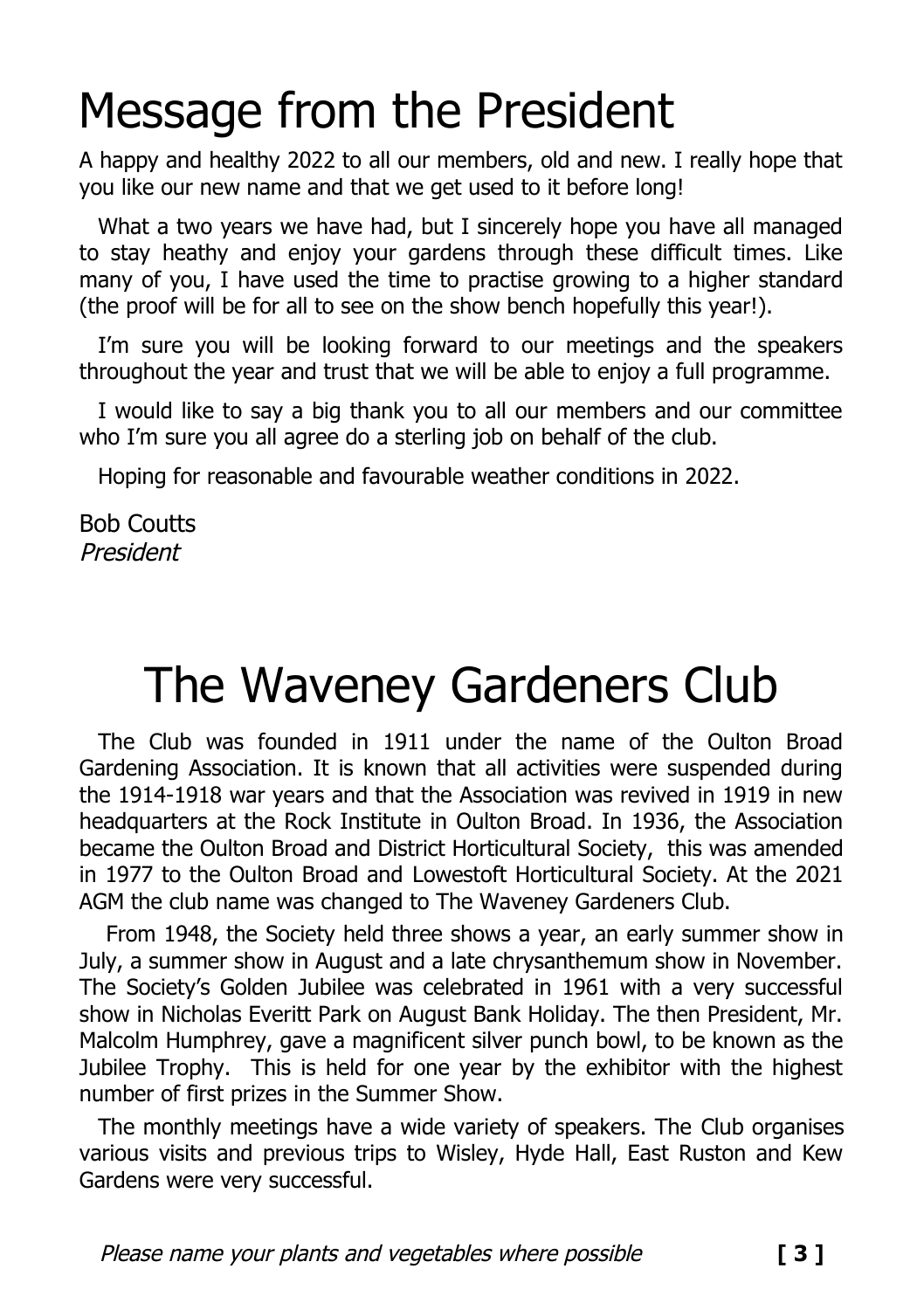Through the generosity of many local businesses and individuals, we have sponsorship of events and storage of equipment.

The Waveney Gardeners Club is not a profit-making organisation but the committee arrange various fund-raising activities throughout the year in order to cover expenditure.

The Club holds its meetings at St Luke's Church, Homefield Avenue, Lowestoft NR33 9BX. Meetings are held on the third Wednesday of each month from January to July and September to November. Meetings start at 7.30 pm and there is a small entry charge to help defray the cost of hiring the hall; a raffle is organised and refreshments are served mid-way through the evening. (See meeting details on page 2)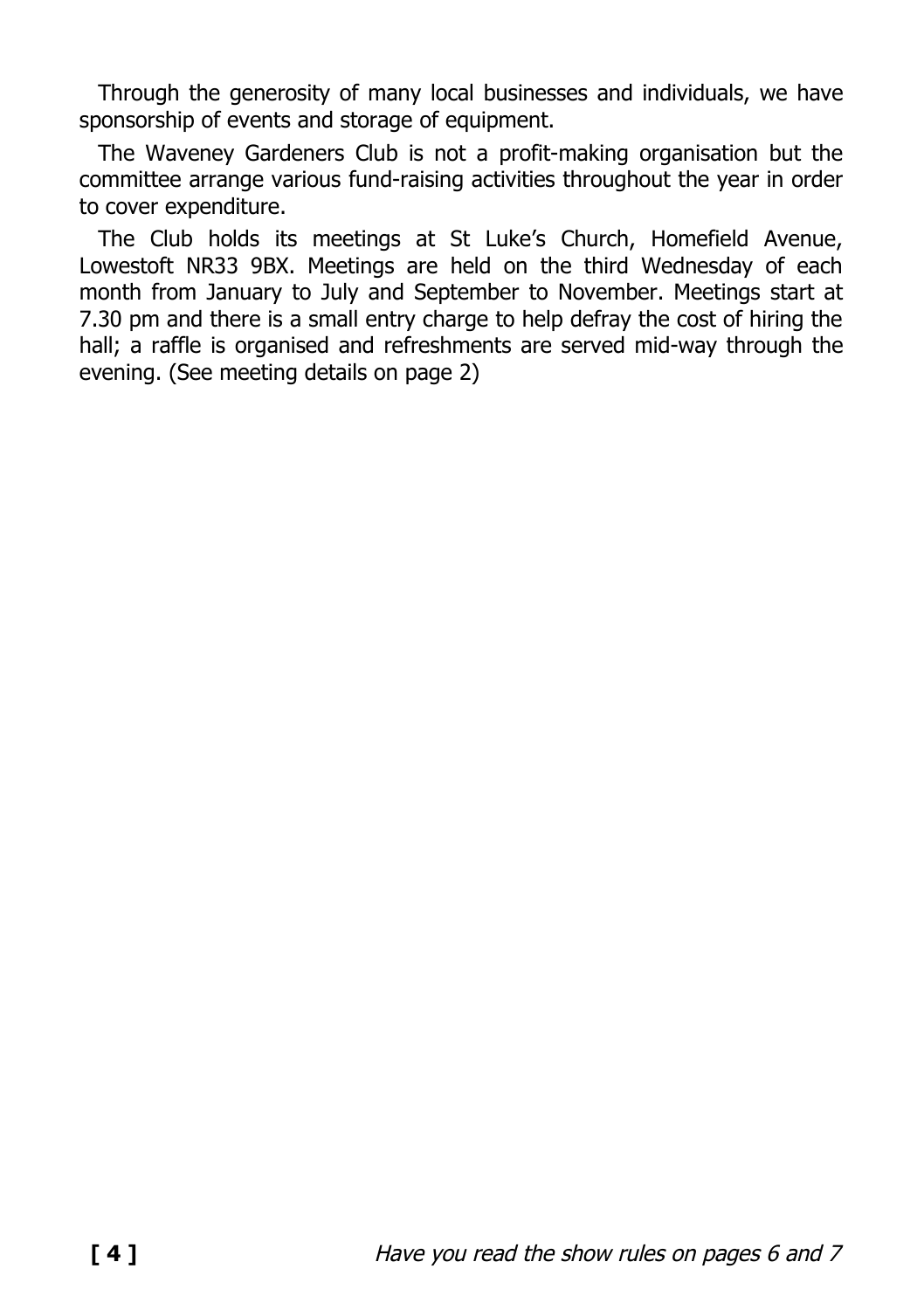## Entry Form for Wednesday 20th July 2022

Please forward to the show secretary Ken Abel by  $8 p.m.$  Tuesday  $19<sup>th</sup>$  July.

Tel No...................... Class no Description ......................

**Entries:** by 8 p.m. to Ken Abel (Show Secretary), 6 Low Farm Drive, Carlton Colville, NR33 8HO, Tel: 01502 564491, or email: pelarken@aol.com

## Entry Form for Saturday/Sunday 20th-21st August 2022

Please forward to the show secretary Ken Abel by 9 p.m. Wednesday 17<sup>th</sup> August.

Tel No <u>.................................</u>... Class no. Entry fee Description . . . . . . . . . . . . . . . . . . . 

Entries: by 9 p.m. Ken Abel (Show Secretary), 6 Low Farm Drive, Carlton Colville, NR33 8HQ. Tel: 01502 564491, or email: pelarken@aol.com

Please pay your entry fees when you set-up your exhibits at the show, and do not pay them in advance.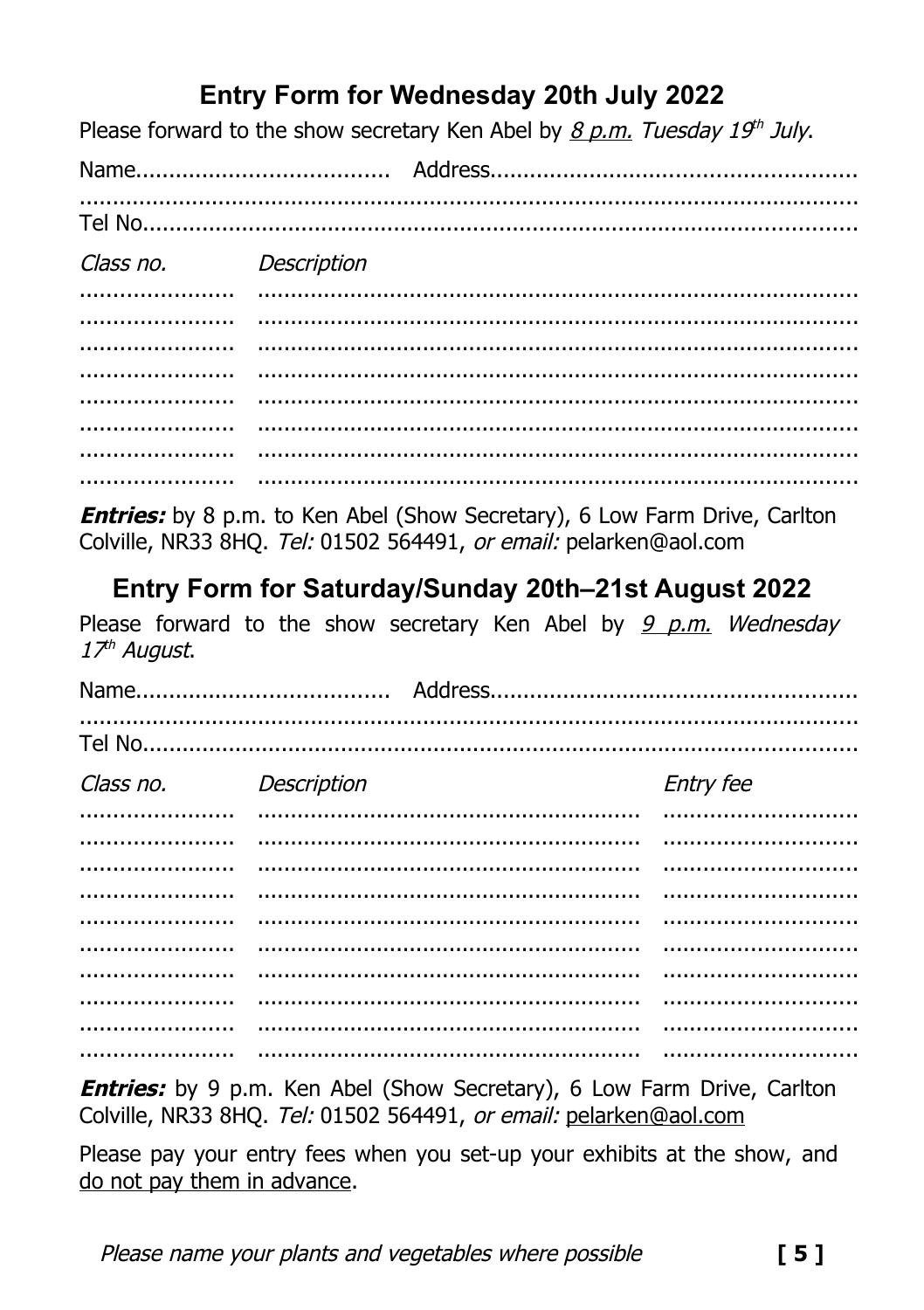# **Show Rules for Exhibitors**

If you require additional information concerning the definition of any class contact John Thomson on 01502 581806.

#### **General**

- **1.**  All classes are open to all exhibitors except where indicated in schedule.
- **2.** No exhibitor will be allowed to make more than one entry in each class.

**3.** Where a maximum display width is given for any class in the schedule, the maximum depth is 76cm (2'6").

- **4.**  Show entries:
	- For the Summer Show and Members Table Show all entries must be received by the Show Secretary not later than the date and times stated on the appropriate Schedule pages.
	- For the Spring Flowers Evening all entries are to be made on the night between the staging times stated on the appropriate Schedule pages.
	- Staging for all shows must be completed between the date and times given on the appropriate Schedule pages.
	- Late entries will only be accepted if space is available and at the discretion of the Show Manager.

**5.** After staging, no exhibit may be moved by any person, other than the exhibitor or the Show Manager.

**6.** Exhibits must not be removed from the show-bench until the show has finished as advised by the Show Manager.

**7.**  A protest on any other matter, including the interpretation of the schedule, must be made in writing and handed to the Show Manager for consideration by the committee, whose decision shall be final.

- Members Table Show or Spring Flowers Evening: on the evening before the show closes
	- Summer Show: before 3 pm on the first day of the show

**8.**  In any case of proven fraud, all prize money will be forfeited.

**9.** The judges are empowered to withhold the first, or any other prize, in the case of the exhibits not being deemed worthy.

**10.**  Where awards are made for best exhibits or winners of a class they will only be given to exhibits gaining a first prize. If no first prize has been given, then the special award will be withheld.

**11.**  The Club will not accept any responsibility for the loss or damage to exhibits before, during or after the show.

**12.** The Club reserves the right to pay prize money over £20.00 by cheque.

13. Any matters arising which are not provided for in these requlations will be dealt with by the Show Manager whose decision must be accepted as final.

**13A.** Novice classes can only be entered by exhibitors who have not previously been awarded *a first place* in the appropriate section.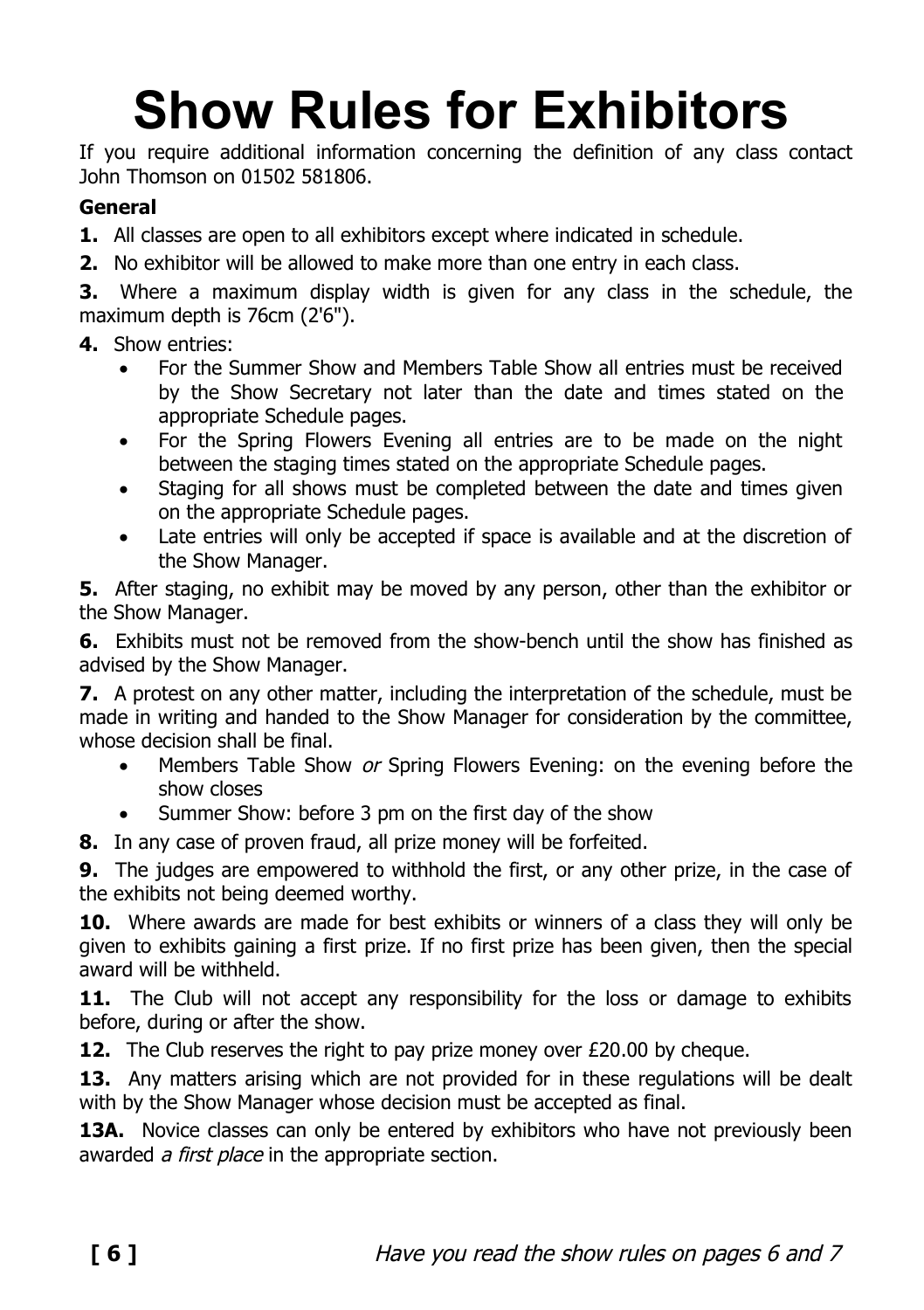#### **Horticultural classes (Flowers, vegetables and plants)**

**14.**  All exhibits must have been grown by the exhibitor and have been in their possession for at least three months preceding the show, unless raised by the exhibitor from seed or cuttings in a shorter period.

**15.**  All exhibits will be judged to the latest standards as laid down by the Royal Horticultural Society.

**16.**  In collections of vegetables or fruit, the number of specimens of each kind is as stated in the schedule and they will be judged in accordance with the point system given in the latest issue of the R.H.S. handbook. When showing apples they can be unripe. Quantities for collections are as the table on page 8. The decision of the judges shall be final as to the relative merits of the exhibits.

**17.**  Two or more persons may not exhibit separately in the same class from the same garden or greenhouse. This rule does not apply to Floral Art, Photography, Handicrafts, and Domestic Economy.

**18. All exhibits should if possible be named** (this adds interest for the public and could be taken into account if exhibits are very close on points).

**19.**  All pots should be staged on saucers, or in the case of larger classes on a polythene sheet or large tray.

**20.** It is the exhibitors responsibility to enter their exhibit into the correct class, otherwise the exhibit will be deemed to be *not as schedule* (NAS) and disqualified.

### **Floral Art, Photography, Handicrafts and Domestic Economy**

21. All entries must be created by the exhibitor.

**22.**  In the handicraft and photography classes exhibits may not be entered if they have been entered in a similar class at one of the Club's previous shows.

**23.** In domestic economy classes all tin sizes are approximate and are given as a guide only.

- **24.**  In domestic economy classes new lids or cellophane covers are acceptable.
- **25.**  Flowers and vegetables may be purchased for Floral Art Classes.

### **DEFINITIONS**

### **(Applicable to all shows, including the Table Show)**

A bowl is broader than it is tall.

A vase is taller than it is broad at the mouth.

In classes where a space is defined, the exhibit must be completely contained within the space including overall size of accessories or other containers.

## **ENTRY FEES AND PRIZE MONEY**

There is no prize money for classes at the Spring Flowers Evening or the Members Table Show.

### **Summer Show**

**Entry fees:** Unless stated elsewhere in this schedule, the entry fee for each class is 20 pence for both members and non-members.

**Prize money:** Unless stated elsewhere in this schedule, the prize money for  $1<sup>st</sup>$  place in each class is £1.00.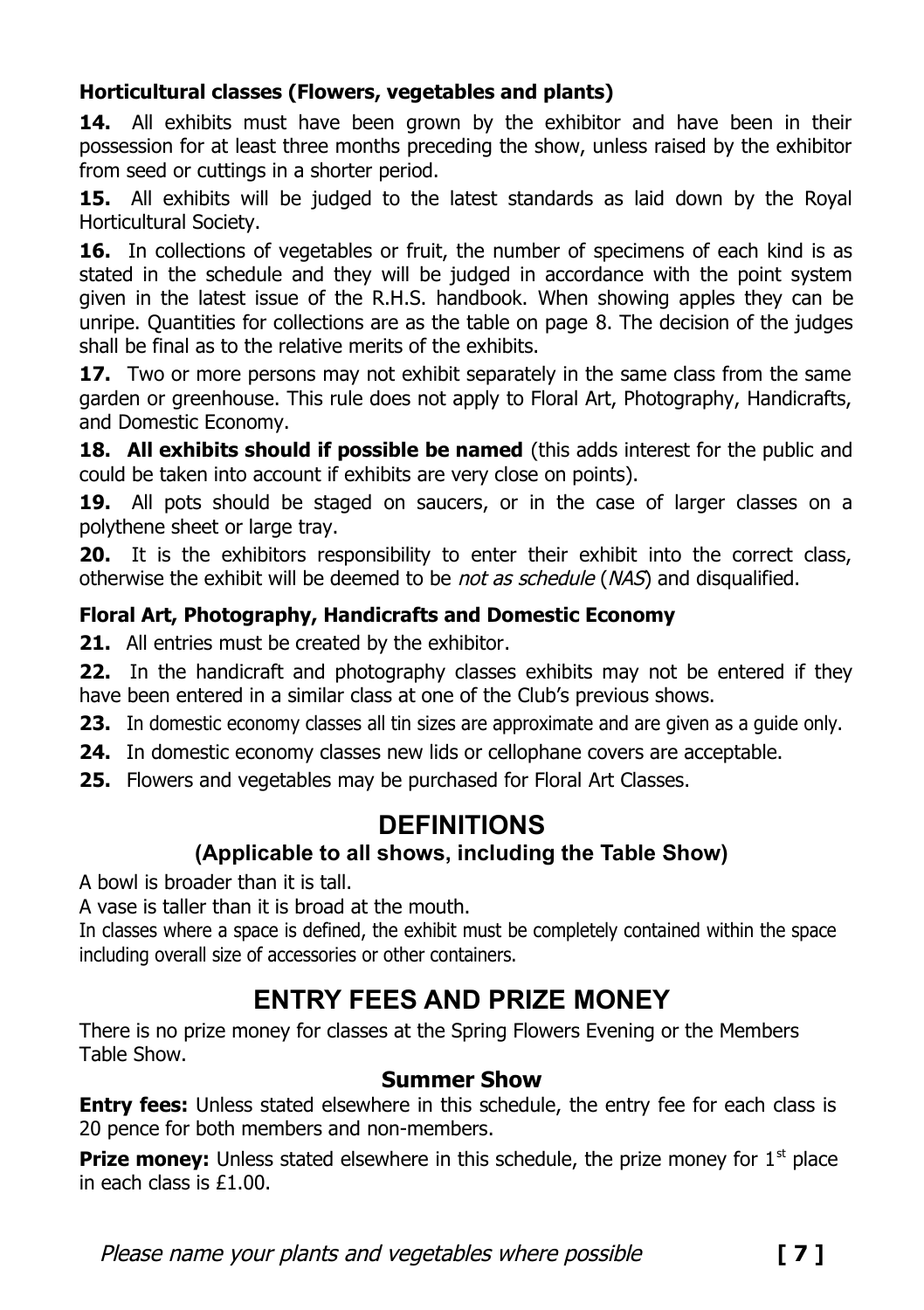### **AWARD OF POINTS**

Where an award is based on points, the points will be as follows: **1 st Place 5 points 2 nd Place 3 points 3 rd Place 2 points**

## **Imperial / Metric Conversion (APPROXIMATE)**

| 2 inches                                                         | $= 5$ cm           | 8 inches  | $= 20.5$ cm | 24 inches | $= 61$ cm |
|------------------------------------------------------------------|--------------------|-----------|-------------|-----------|-----------|
| 3 inches                                                         | $= 8 \, \text{cm}$ | 12 inches | $= 30.5$ cm | 30 inches | $= 76$ cm |
| 5 inches                                                         | $= 12.7$ cm        | 14 inches | $= 35.5$ cm | 36 inches | $= 92$ cm |
| 6 inches                                                         | $= 15$ cm          | 15 inches | $= 38$ cm   |           |           |
| 7 inches                                                         | $= 17.5$ cm        | 18 inches | $= 46$ cm   |           |           |
| All measurements are approximate.<br>$\bullet$                   |                    |           |             |           |           |
| Where a size is given in either imperial or metric the exhibitor |                    |           |             |           |           |

is given in either imperial or metric the exhibitor has discretion to use the larger size.

# **Collections of Vegetables**

This table details the number of specimens of each kind to be shown in all classes for **Collection of Vegetables** at all shows. Judging points system as per the current R.H.S. handbook.

| Vegetable                    | Quantity       | <b>Points</b> | Vegetable                   | Quantity       | <b>Points</b> |
|------------------------------|----------------|---------------|-----------------------------|----------------|---------------|
| Artichokes Globe             | 3              | 15            | Kohlrabi                    | 3              | 12            |
| Asparagus Peas               | 9 pods         | 12            | Leeks                       | 3              | 20            |
| Aubergines                   | 2              | 18            | Lettuce                     | 2              | 15            |
| Beans, Broad                 | 9              | 15            | Marrows                     | $\overline{2}$ | 15            |
| Beans, Runner                | 9              | 18            | Onions under 8 oz           | 6              | 15            |
| Beans, French                | 9              | 15            | Onions - large              | 6              | 20            |
| Beetroot, Cylindrical, Globe | 3              | 15            | Onions - salad              | 9              | 12            |
| Beetroot - Long              | 3              | 20            | Parsnips                    | 3              | 20            |
| Broccoli, coloured-headed    | 3              | 18            | Peas                        | 9 pods         | 20            |
| <b>Brussels Sprouts</b>      | 15             | 15            | Peppers, sweet              | 4              | 15            |
| Cabbages, Green, Red, Savoy  | 2              | 15            | Potatoes, white or coloured | 4              | 20            |
| Carrots, Long                | 3              | 20            | Radishes, small salad       | 9              | 15            |
| Carrots, other than long     | 3              | 18            | Salsify                     | 3              | 15            |
| Cauliflowers                 | $\overline{2}$ | 20            | Scorzonera                  | 3              | 15            |
| Celeriac                     | 3              | 15            | Shallots, pickling          | 9              | 15            |
| Celery                       | 2              | 20            | Shallots, large             | 9              | 18            |
| Courgettes                   | 4              | 12            | Swede                       | 3              | 15            |
| Cucumbers, all               | $\overline{2}$ | 18            | Sweetcorn                   | 2              | 18            |
| Endive                       | $\overline{2}$ | 15            | Tomatoes                    | 6              | 15            |
| Fennel                       | 3              | 15            | Tomatoes, cherry            | 6              | 12            |
| Garlic                       | 6 bulbs        | 15            | Turnips                     | 3              | 15            |

**NOTE:** For any vegetable not listed above please contact the Show Manager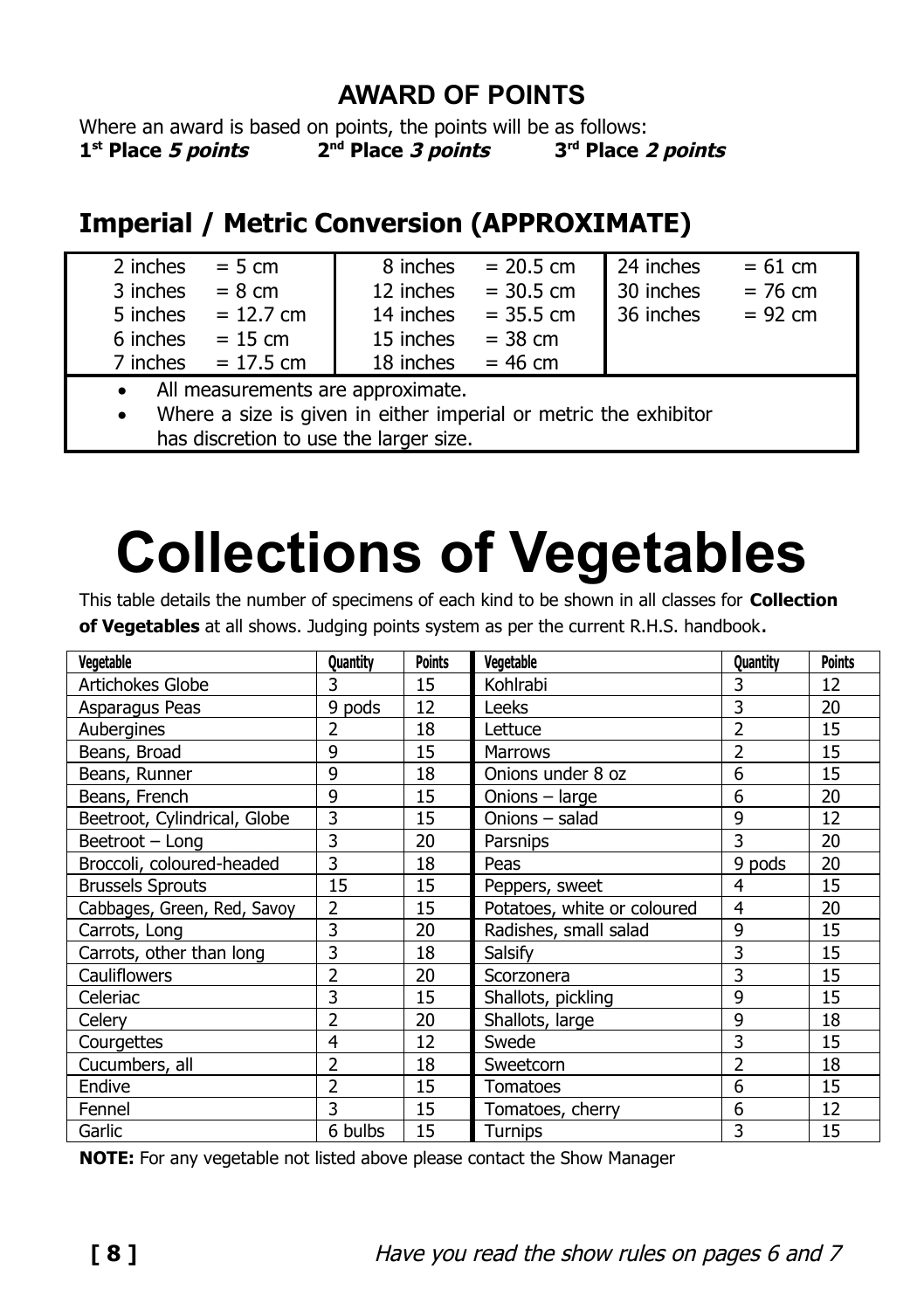# **Trophies and Certificates**

**P** Cups are awarded for these sections or classes Certificates Medal or rosette **£** Money only prize

# **MEMBERS JULY TABLE SHOW**

All challenge cups and trophies to be held for one year and will be presented on the night at the Table Show.

- **P Bob Banham Trophy** Best in Show at the Members Table Show.
- **R.J. Pryce Challenge Cup** presented by R.J. Pryce & Co Best exhibit classes 1 and 2, Sweet Peas.
- **Margery Mobbs Challenge Cup** Best exhibit in classes 3, 4, 5 and 6 Flowers.
- **Fred Suggate Memorial Cup** Best exhibit class 7, Roses
- **Buckley Challenge Cup** Best exhibit in classes 8 and 9, Pot plants.
- **The President's Trophy**  Best exhibit in class 10, Pelargonium.
- **Kessingland Challenge Cup** Best exhibit class 11, Fuchsia.
- **The Diamond Jubilee Trophy** Best exhibit in class 12, Display of fruit.
- **The J and M Thrower Trophy** Best exhibit in class 13, 6 Tomatoes.
- **The Pamala Mortimer Trophy** Best exhibit in class 14, Herbs.
- **Harry Folkard Memorial Trophy** Best exhibit in class 15, Trug of Veg.
- **The Frank Mortimer Trophy** Best exhibit in class 16, Collection of Veg.
- **The Centenary Cup** Best exhibit in class 17, Domestic economy.
- **The Sansom Trophy** Best exhibit in classes 18 and 19, Floral art.
- **The OB&LHS Photography Trophy** Best exhibit in class 20, Photography.

# **AUGUST SUMMER SHOW**

### **All challenge cups and trophies to be held for one year and will be presented at the Club's AGM in November.**

- £ **John Pretty Masterclass**
- **The Jubilee Bowl** presented by the late M. E. Humphery for the highest number of first prizes at the Summer show.
- **The Royal Horticultural Society Banksian Medal** awarded to the exhibitor with the highest number of place points in the whole of the Horticultural classes at the Summer Show (August). Points are as follows:

 $1<sup>st</sup>=5$  points  $2<sup>nd</sup>=3$  points  $3<sup>rd</sup>=2$  points No points are awarded for non-horticultural classes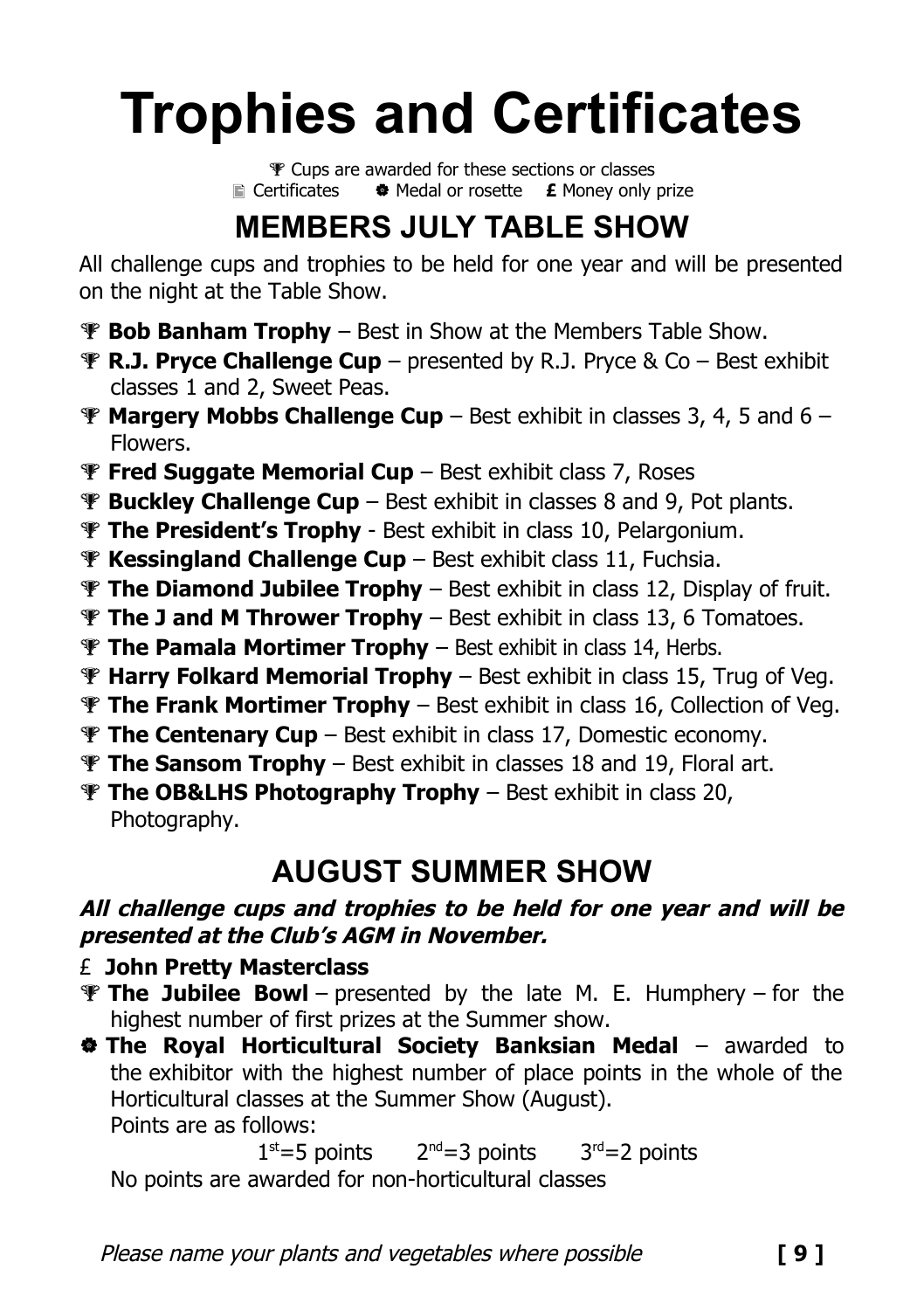#### **SECTION 1 – DAHLIAS**

- **The Rachel Gurney challenge trophy** Highest points in the whole section
- **The Waveney Valley Championship cup** Best exhibit in class 1
- **The Don Tyson challenge cup** Best exhibit in class 2
- **The Heart of Gold challenge trophy** In memory of the late Mrs. Winifred Keene – Best exhibit in class 10
- **The Mitchell Cup** Best exhibit in class 18
- **The Cyril Richards challenge cup** Best novice exhibit in class 21
- **National Dahlia Society's Silver Medal Certificate** Best exhibit in the whole section
- **National Dahlia Society's Bronze Medal Certificate** Best vase in the whole section
- **The Norfolk & Suffolk Dahlia Society's Award of Merit**  Highest number of points in classes 1–20

### **SECTION 2 – CUT FLOWERS**

- **Garden News Challenge Shield** Best exhibit in section
- **British Gladiolus Society Silver Medal Certificate** Best exhibit in class 32
- **British Gladiolus Society Meritorious Exhibit Certificate** Best exhibit in class 33
- **John Statham Memorial Cup** Best exhibit in class 33

### **SECTION 3 – POT PLANTS**

- **Bob Coutts Trophy** Best exhibit in section
- **Dr James MacBain Taylor Memorial Challenge Cup** Highest points in section
- **Judith Yaxley Trophy** Best exhibit in class 46

### **SECTION 4 – BEGONIAS**

**The Selwyn Wollaston Humphery Memorial Salver** – Best exhibit in section

### **SECTION 5 – FUCHSIAS**

**The Vera Oldman Trophy** – Best exhibit in section

### **SECTION 6 – VEGETABLES**

- **The Sea View Challenge Cup** Highest points in section
- **National Vegetable Society Medal and Award Card** Best exhibit of vegetables and onions in classes 69–95
- **The John Pretty Trophy** Best exhibit in class 85
- **Harry Folkard Cup** Best exhibit in class 97
- **The Royal Standard Shield** Best collection in class 99
- **Garden News Challenge Shield** Best collection in class 100
- **The Margaret Howard Trophy** Best collection in class 101
- **The Pontin's Cup** Best exhibit in class 104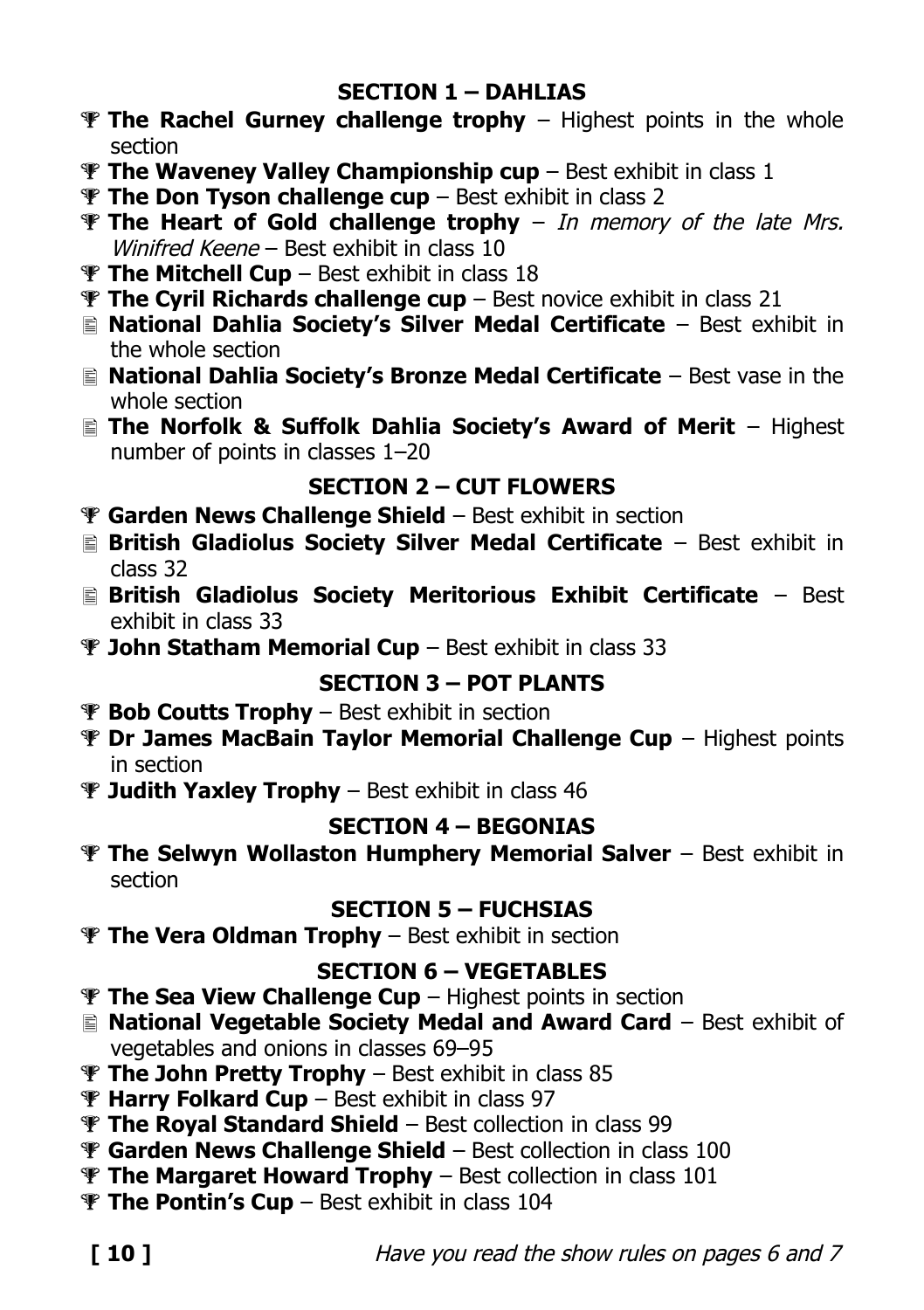### **SECTION 7 – FRUIT**

**The Broads Trophy** – Best exhibit in Section

### **SECTION 8 – FLORAL ART**

**The Corner Shop Challenge Cup** – Best exhibit in Section

### **SECTION 9 – DOMESTIC ECONOMY.**

 **The H. Capon Challenge Trophy** – Best exhibit in section **The Stephen Rhodes Trophy** – Best exhibit in class 125

### **SECTION 10 – HANDICRAFTS.**

**Lowestoft Country Market Trophy** – Best exhibit in section

### **SECTION 11 – PHOTOGRAPHY**

**The Thomson Trophy** – Best exhibit in section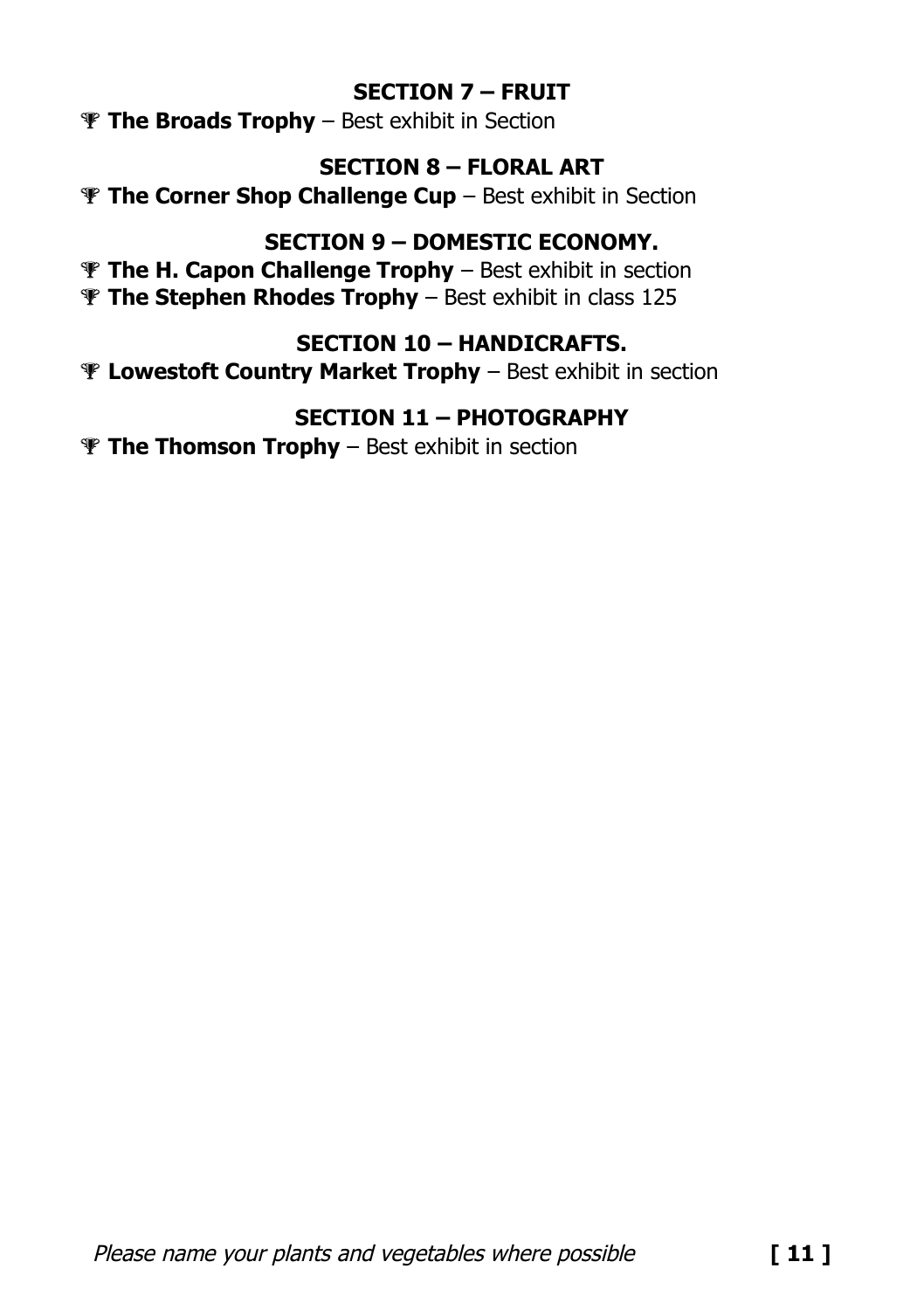# Spring Flowers Evening

### **Wednesday 16 th March 2022**

## **Entry restricted to members of the Waveney Gardeners Club only**

### **This is a fun event and we hope to see many entries**

Entries will be on the night. No entry fees. No prize money Vases will be provided by the Club, or you can bring your own Staging of exhibits  $6.30$  pm  $- 7.15$  pm

### **Judging: 7.30 pm**

The winner of each class will be decided by the members present completing a voting slip

For a list of Daffodil classifications contact John Thomson

|                | A pot of Tulips (max size 15 inches/38cm)                         |
|----------------|-------------------------------------------------------------------|
| $\overline{2}$ | A vase of Tulips (any variety)                                    |
| 3              | A vase or pot containing any flowering bulb or bulbs, but not     |
|                | Daffodils or Tulips                                               |
| 4              | An arrangement of fresh garden flowers and foliage (any size)     |
| 5              | A posy                                                            |
| 6              | Hellebore flowers floating in water, no foliage                   |
| $\overline{7}$ | One pot of Auriculas, Primulas or Primroses                       |
| 8              | A vase of yellow Daffodils                                        |
| 9              | A vase of white Daffodils                                         |
| 10             | A vase of mixed Daffodils, any varieties, any number              |
| 11             | Two vases, two different Daffodil classifications, three stems in |
|                | each vase                                                         |
| 12             | A patio container of spring flowers (max size 12 inches/30.5cm    |
|                | diameter)                                                         |
| 13             | A potted house plant (max pot size 12 inches/30.5cm)              |
| 14             | A vase containing three stems of flowering shrub                  |

## **Schedule**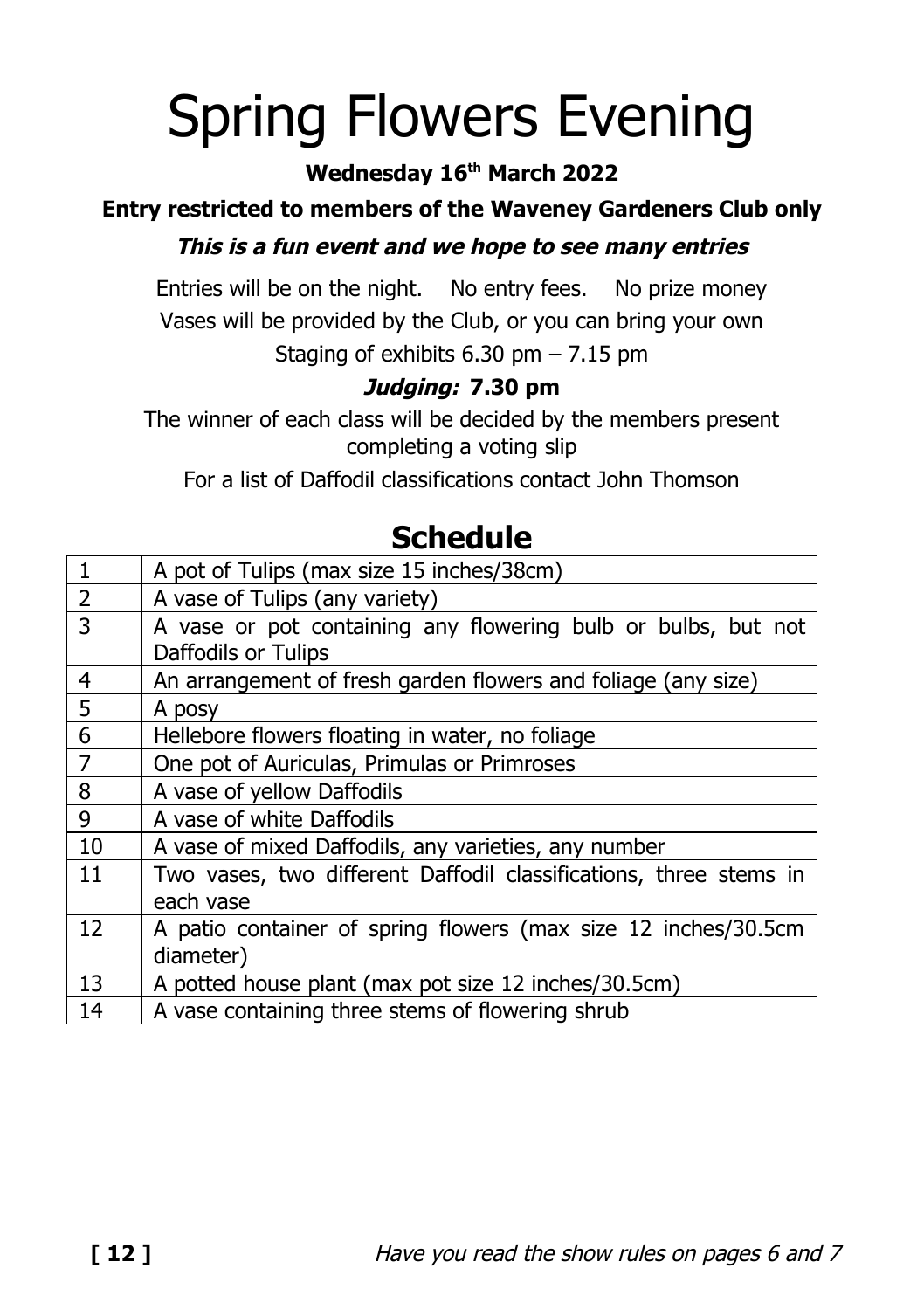# July Members Table Show

### **Entry restricted to members of the Waveney Gardeners Club only**

### Judge: **Jan Lovell**

Wednesday 20th July 2022

St Lukes Church, Homefield Avenue, Lowestoft NR33 9BX

### **Entries to Ken Abel by 8 p.m. Tuesday 19th July 2022**

Tel 01502 564491 or email pelarken@aol.com

No entry fees No prize money

Staging of exhibits 6.30 pm – 7.15 pm

### **Judging: 7.30 pm**

There will be a talk while judging is taking place followed by the award of trophies

## **Schedule**

| $\mathbf{1}$   | 1 vase sweet peas, 1 or more varieties 9 stems                      |
|----------------|---------------------------------------------------------------------|
| $\overline{2}$ | 1 Bowl of sweet peas, any number of stems, foliage allowed, to be   |
|                | viewed all round, judged for quality and effect. Max. bowl width    |
|                | 8"/ 20cm                                                            |
| 3              | 3 vases cut flowers, 3 kinds, 1 kind per vase                       |
| 4              | 1 vase pinks, 6 stems                                               |
| 5              | 1 bowl pansies or violas, 9 stems                                   |
| $\overline{6}$ | 1 vase cut flowers any kind                                         |
| $\overline{7}$ | 1 vase roses, 3 stems, any varieties                                |
| 8              | 1 pot plant flowering                                               |
| 9              | 1 pot plant foliage                                                 |
| 10             | 1 Pelargonium                                                       |
| 11             | 1 fuchsia, any variety                                              |
| 12             | A display of fruit, one or more different kinds                     |
| 13             | 6 tomatoes, any variety (with stalks)                               |
| 14             | Cut herbs in a vase of water                                        |
| 15             | A trug of vegetables and/or salads                                  |
| 16             | A collection of three different vegetables (number of each          |
|                | vegetable at exhibitors discretion)                                 |
| 17             | A Victoria Sponge, raspberry jam filling only, caster sugar topping |
| 18             | A fresh flower arrangement in a jug                                 |
| 19             | An arrangement in an adult shoe                                     |
| 20             | 1 photograph 20.3 x 15.2 cm (8 x 6 inches) maximum, unframed.       |
|                | Subject - A spider                                                  |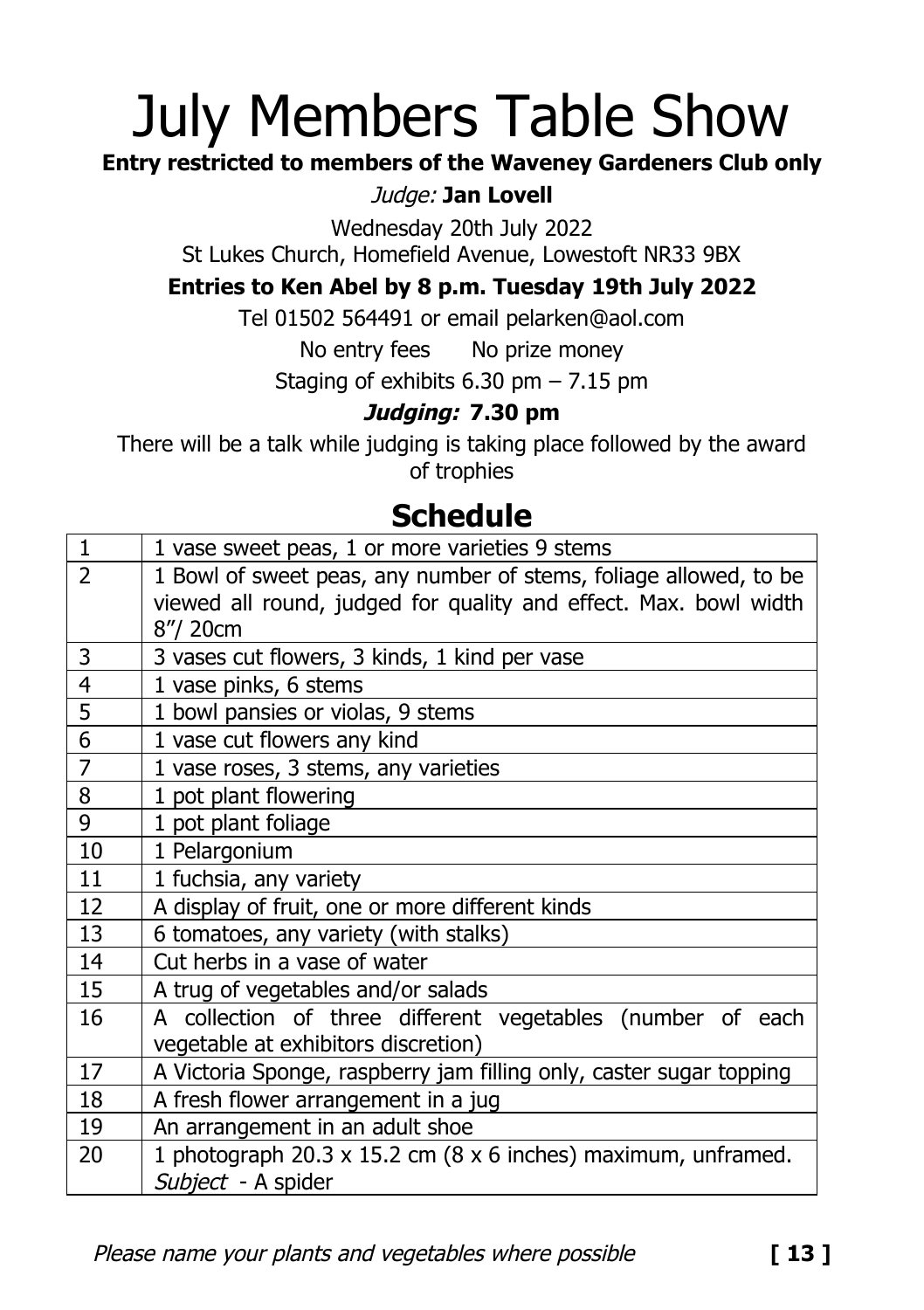# **The Summer Show**

Saturday 20th and Sunday 21st August 2022 Carlton Colville Community Centre, Hall Road, Carlton Colville, NR33 8BT

**Entries to Ken Abel by 9 pm Wednesday 17 thAugust** Tel: 01502 564491 email: pelarken@aol.com Staging of exhibits: Friday evening, 19th August 5.00 pm  $- 7.30$  pm Saturday 20th August 7.00 am – 10.15 am No exhibits will be accepted for judging after this time Judging: Saturday 20th August, 10.30 am Show opens to public: Saturday  $1.30$  pm  $- 4.30$  pm Sunday 10.30 am – 4.30 pm Admission charge: Non-exhibitors £1, Exhibitors and Children free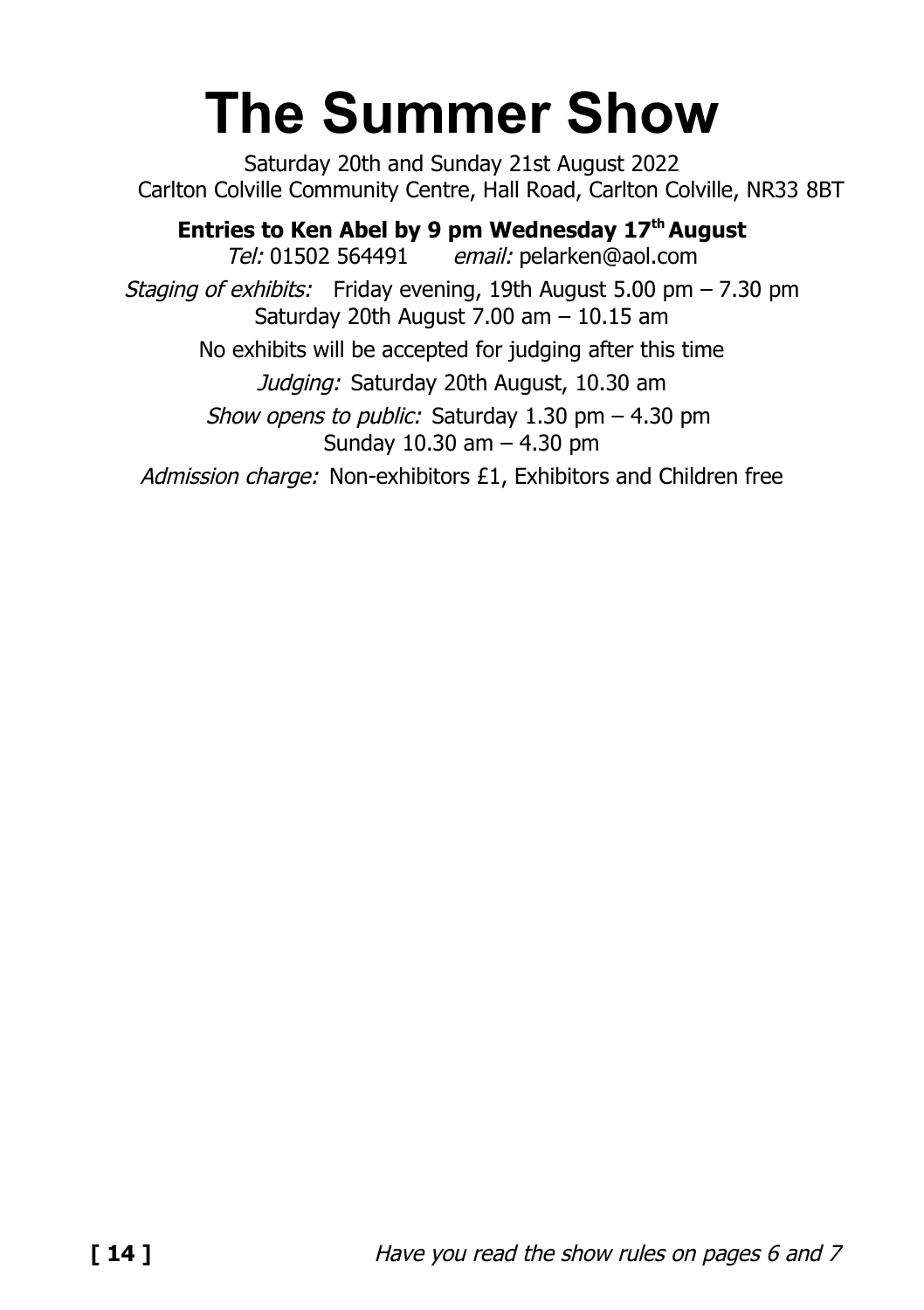# The John Pretty **Masterclass**

# **Prize money 1st £50, 2 nd £30, 3 rd £20**

A display of flowers, fruit and vegetables in a space not exceeding 122cm x 76cm (4ft x 2ft 6in).

The display MUST include

- two or more kinds of fruit
- one or more kinds of vegetable
- one or more variety of flowers

all other additional quantities are at the exhibitors discretion, the collections of vegetables quantities listed on page 8 DO NOT apply to this class.

The class can be entered by either an individual or two people working together to produce the display.

All exhibits (fruit, vegetables and flowers) must be grown by the entrants.

With thanks to the late John Pretty who made a donation to sponsor this class.

# **Enter as class number "JPM"**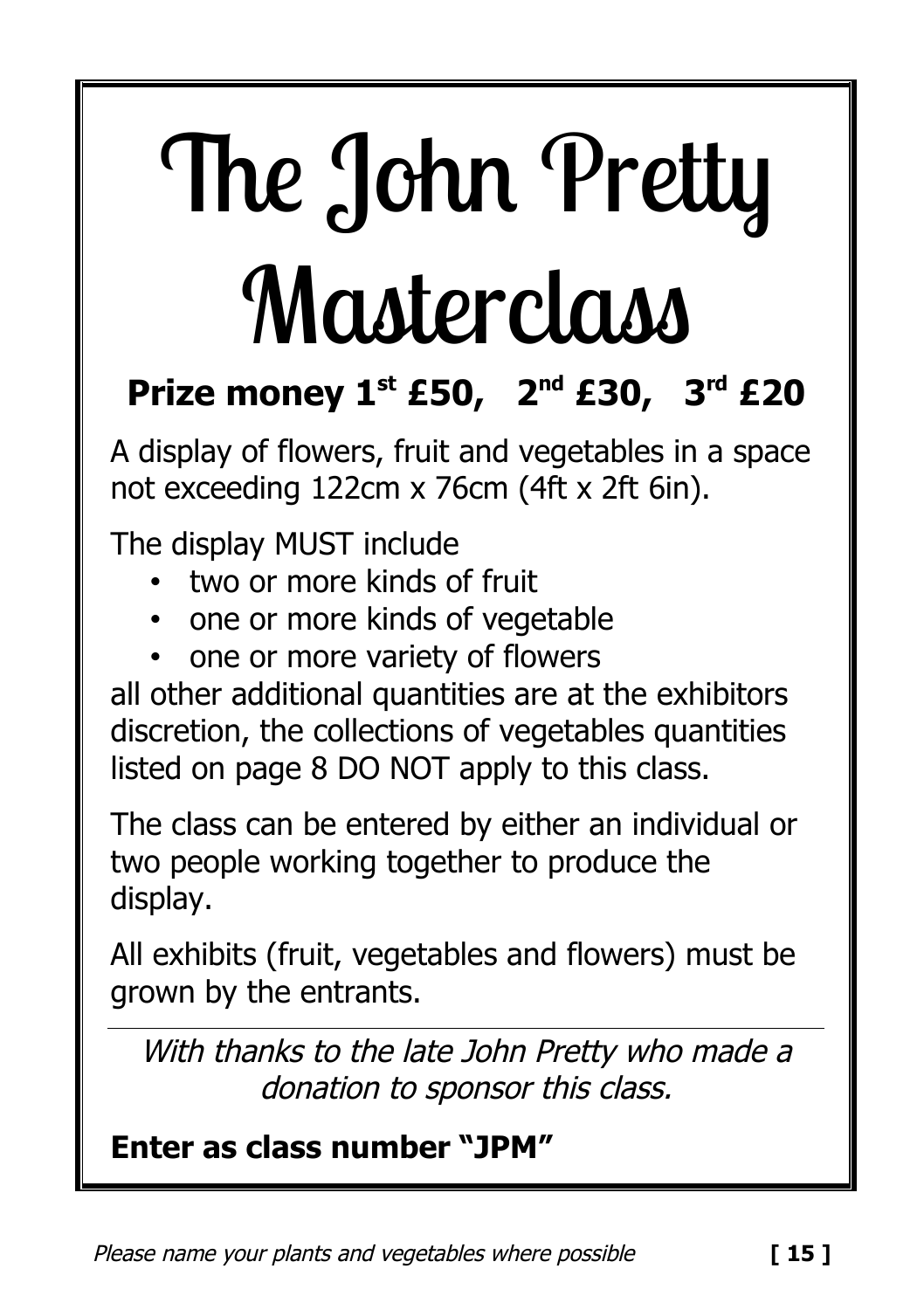# **Schedule**

# **SECTION 1 – DAHLIAS**

Why not join the Norfolk and Suffolk Dahlia Society Details at the show from the Show Manager.

| $1\Psi$         | 3 vases, 3 blooms, small, any classification, vases can be mixed             |
|-----------------|------------------------------------------------------------------------------|
| $2\Psi$         | 3 vases, 3 blooms, miniature, any classification, vases can be<br>mixed      |
| 3               | 1 giant or large decorative any cultivar                                     |
| 4               | 3 vases, 1 bloom in each, giant or large decorative any cultivar             |
| 5               | 1 vase, 3 medium decorative any cultivar/s                                   |
| 6               | 1 vase, 5 small decorative any cultivar/s                                    |
| $\overline{7}$  | 1 vase, 5 miniature decorative any cultivar/s                                |
| 8               | 3 vases, 1 bloom in each, giant or large cactus/semi cactus any<br>variety/s |
| 9               | 1 vase, 1 giant or large cactus/semi cactus any cultivar/s                   |
| $10\Psi$        | 2 vases, 3 blooms in each vase medium cactus/semi cactus any<br>cultivar/s   |
| 11              | 1 vase, 3 medium cactus/semi cactus any cultivar/s                           |
| 12              | 1 vase, 5 small cactus/semi cactus any cultivar/s                            |
| 13              | 1 vase, 3 small ball any cultivar/s                                          |
| 14              | 1 vase, 5 miniature ball any cultivar/s                                      |
| 15              | 1 vase, 5 pom-pom any cultivar/s, N.D.S. classification                      |
| 16              | 1 vase, 5 miniature cactus                                                   |
| 17              | 1 vase, 5 any other variety                                                  |
| 18 <sub>¥</sub> | 1 vase, 1 bloom, any cultivar                                                |
|                 | 1st. £5, 2nd. £3, 3rd. £2                                                    |
| 19              | 1 Giant Dahlia - judged on size only                                         |
|                 | 1st. £5, 2nd. £3, 3rd. £2                                                    |
| 20              | 1 vase, 5 water lily dahlias                                                 |
| $21$ $\Psi$     | 1 vase, 1 bloom (novice only class, see rule 13A)                            |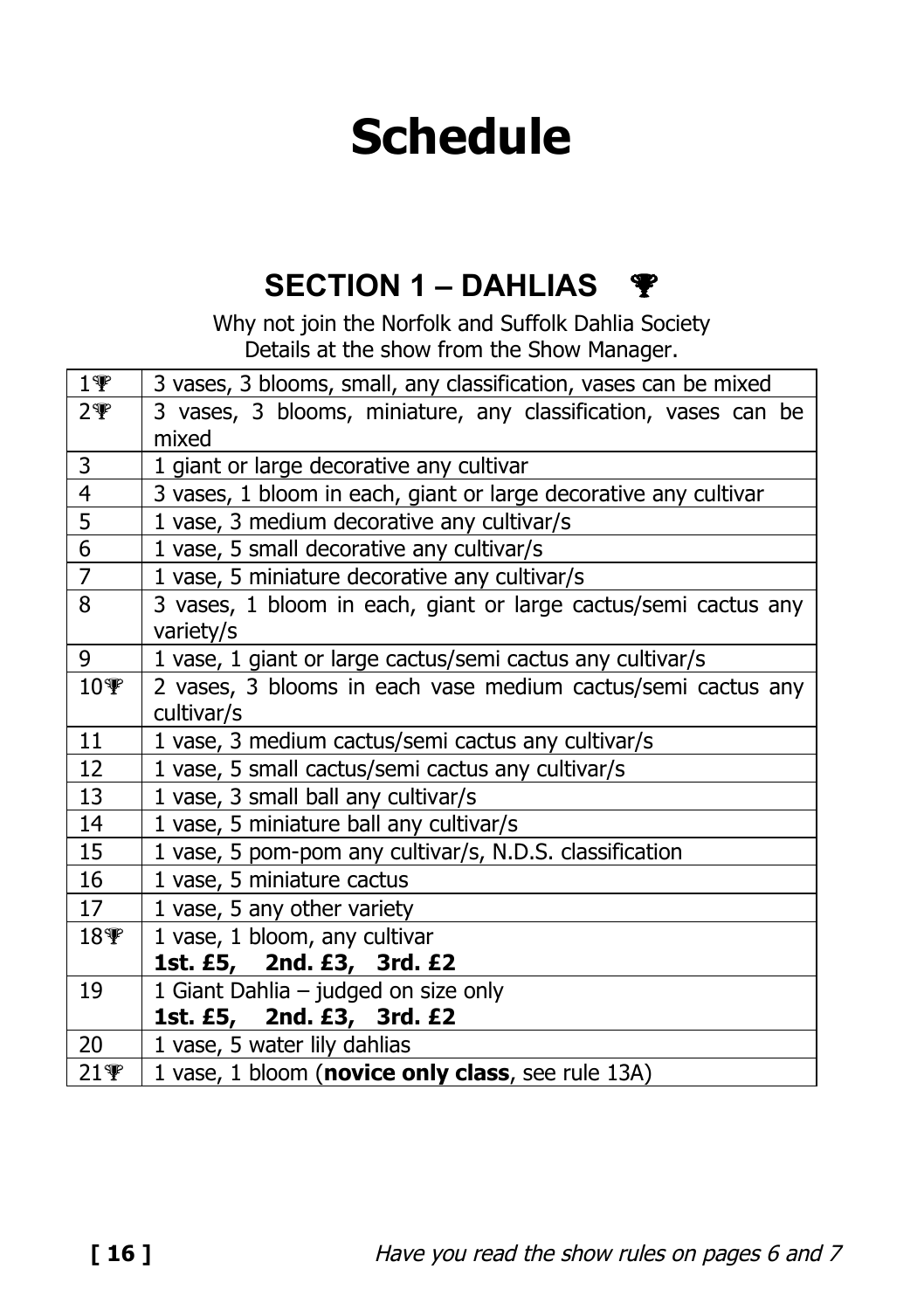# **SECTION 2 – CUT FLOWERS**

All vases will be supplied by the Club

| 22     | 1 vase roses, 3 blooms, one variety, Hybrid Tea                |
|--------|----------------------------------------------------------------|
| 23     | 1 specimen rose, Hybrid Tea                                    |
| 24     | 1 vase roses, 3 stems, any varieties, not Hybrid Tea           |
| 25     | 1 vase of roses, 3 stems, miniature or patio                   |
| 26     | 1 vase annuals mixed                                           |
| 27     | 1 vase annuals (one kind)                                      |
| 28     | 1 vase pinks, 6 stems                                          |
| 29     | 1 vase perennial flowers, one kind                             |
| 30     | 1 vase perennials, two or more kinds                           |
| 31     | 1 vase asters, 6 blooms, double                                |
| 32目    | 3 vases gladioli, 1 spike per vase, any cultivar               |
| 33     | 3 vases gladioli, 6 spikes, 2 spikes per vase, any cultivar/s  |
| $\Psi$ | 1st. £5, 2nd. £3, 3rd. £2 Sponsor John Thomson                 |
| 34     | 1 vase gladioli, 1 spike any cultivar                          |
| 35     | 1 vase of assorted foliage (no flowers)                        |
| 36     | One vase of mixed cut flowers, between seven and ten stems,    |
|        | $1^{st}$ £5, $2^{nd}$ £3,<br>$3rd$ £2<br>no additional foliage |

# **SECTION 3 – POT PLANTS**

**Note:** all pots should be staged on saucers, see the rules on pages 6 and 7

| 37   | Exotic pot plant or unusual pot plant of interest, not in any other      |
|------|--------------------------------------------------------------------------|
|      | class, max 30.5 cm pot (12") <b>1st. £5</b> Sponsor John Davis           |
| 38   | 1 plant Pelargonium regal or angel, max 17.5 cm pot (7")                 |
| 39   | 1 plant Pelargonium zonal, max 17.5 cm pot (7")                          |
| 40   | 1 plant Pelargonium fancy/variegated leaf, max 17.5 cm pot (7")          |
| 41   | Display of alpines growing in a 30.5 cm/12" circular container,          |
|      | includes semi-alpine                                                     |
| 42   | 1 basket or pouch, hanging or on a pedestal, one or more plants,         |
|      | flowering and/or foliage, max size 35.5 cm (14")                         |
|      | 1st £5, 2nd £3, 3rd £2 Sponsor Sheila Pettett                            |
| 43   | An <b>unusual</b> container of one or more flowering or foliage plants - |
|      | container to be clearly visible                                          |
| 44   | 1 patio tub or container of plants, one or more flowering and/or foliage |
| 45   | 1 pot plant flowering, not fuchsia/begonia/orchids, max 17.5 cm pot (7") |
|      | 1st £5 Sponsor John Wells                                                |
| 46 P | 1 pot plant – Orchids 1st £5 Sponsor Shirley Connolly                    |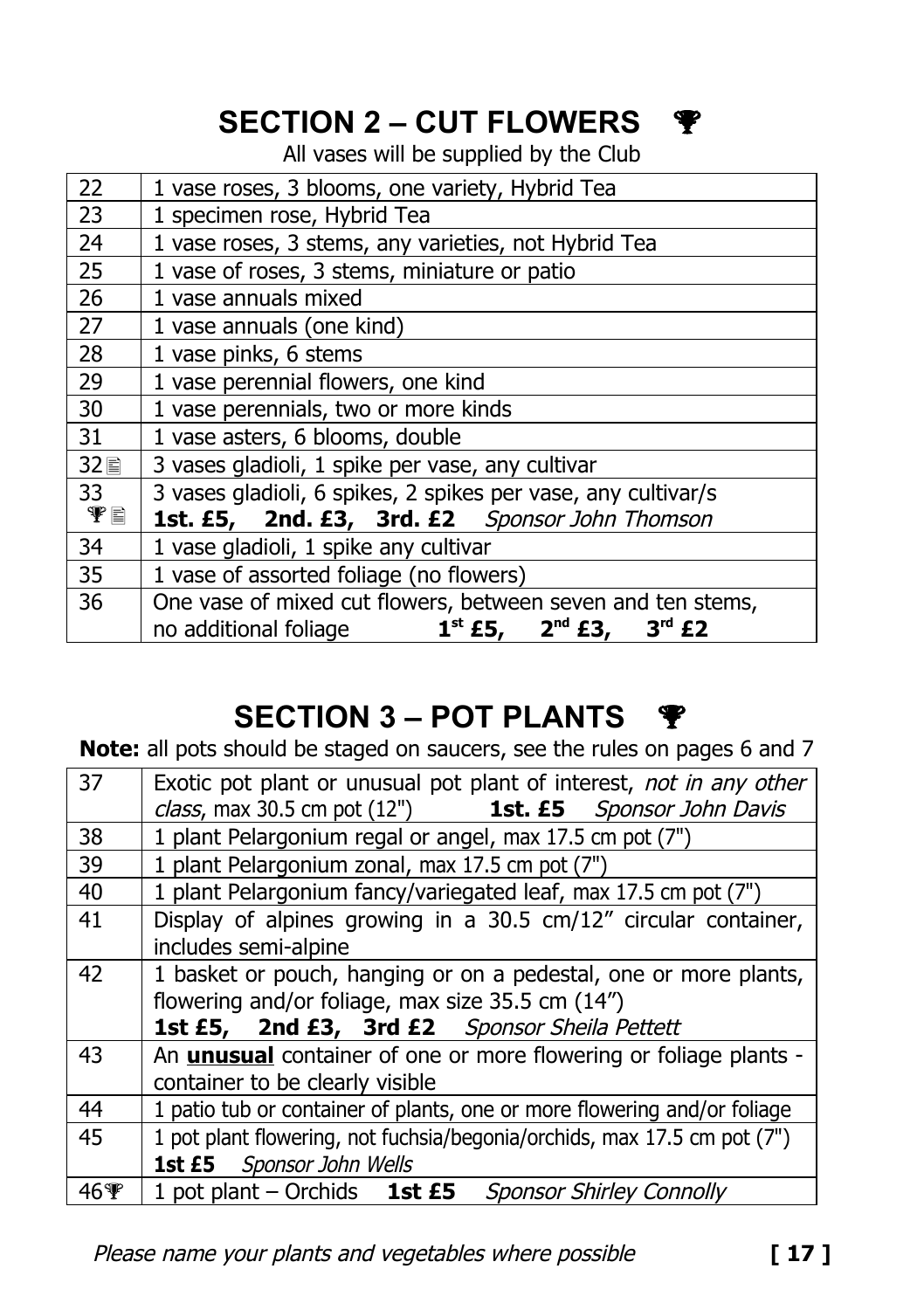| 47 | 3 Pot Plants Orchids 1st £5 Sponsor Shirley Connolly                             |
|----|----------------------------------------------------------------------------------|
| 48 | 3 pot plants flowering, 3 different kinds, excluding Orchids 1 <sup>st</sup> £5  |
| 49 | 1 pot plant foliage, not begonia/coleus, max 17.5 cm pot (7")                    |
|    | 1st £5 Sponsor John Wells                                                        |
| 50 | 3 pot plants foliage not begonia/coleus, max 17.5 cm pot (7") 1 <sup>st</sup> £5 |
| 51 | 1 pot plant Coleus, any cultivar, max 17.5 cm pot (7")                           |
| 52 | Collection of cacti or succulents in separate pots, maximum width                |
|    | 61cm (24") (minimum of six different plants)                                     |
| 53 | 1 pot plant Cacti or Succulent 1st £5<br>Sponsor Kay Bruce                       |

# **SECTION 4 – BEGONIAS**

Staging boxes for cut blooms will be supplied by the Club

| 54              | 3 pots begonias, tuberous doubles (1 plant per pot) |
|-----------------|-----------------------------------------------------|
| $\overline{55}$ | 1 pot begonia, tuberous double                      |
| 56              | 3 cut blooms begonias, any variety/s                |
| $\overline{57}$ | 1 cut bloom begonia, any variety 1st £5             |
| 58              | 1 foliage begonia                                   |
| $\overline{59}$ | 1 pot containing more than one plant of begonia     |
| 60              | 1 basket pendula begonia                            |
| 61              | 1 basket begonia sutherlandii                       |

# **SECTION 5 – FUCHSIAS**

| 62 | 6 named Fuchsias on a board, max 30.5 cm square (12")            |
|----|------------------------------------------------------------------|
| 63 | 1 plant any variety single 17.5 cm max pot size (7")             |
|    | 1st £5 Sponsor John Wells                                        |
| 64 | 1 plant any variety double 17.5 cm max pot size (7")             |
|    | 1st £5 Sponsor John Wells                                        |
| 65 | 1 plant any variety single or double 12.7 cm max pot size (5")   |
| 66 | 3 plants (in separate pots) any variety single or double 17.5 cm |
|    | max pot size (7")                                                |
| 67 | 1 plant standard any pot size (full, half or quarter)            |
| 68 | 1 full or half basket 1 or more plants any variety/s             |
|    | <b>1st £5</b> Sponsor Kay Bruce                                  |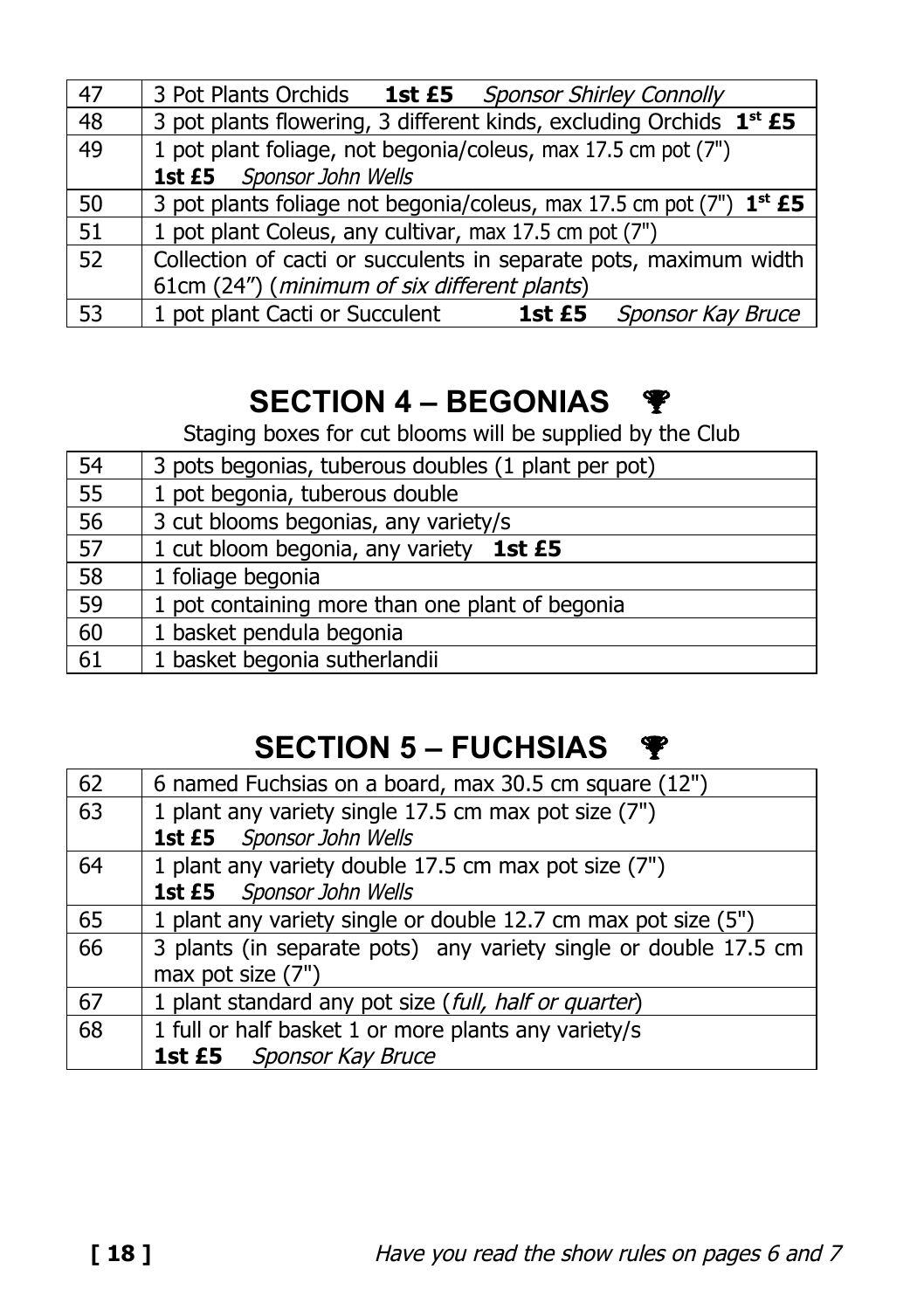# **SECTION 6 –VEGETABLES**

| 69  | One truss of tomatoes (any variety)                                    |
|-----|------------------------------------------------------------------------|
| 70  | 6 tomatoes (with stalks), round red - one variety                      |
| 71  | 6 cherry tomatoes (with stalks) - round red - one variety              |
| 72  | 6 tomatoes (with stalks), any other variety                            |
| 73  | 9 runner beans - one variety 1st £5 Sponsor Kay Bruce                  |
| 74  | 9 French beans - one variety                                           |
| 75  | 3 globe beetroot $-$ one variety                                       |
| 76  | 9 shallots pickling not to exceed 30mm $(1.2n)$ – one variety          |
| 77  | 9 shallots any cultivar $-$ one variety                                |
| 78  | 3 carrots long trimmed 8cm (3") tops-one variety                       |
| 79  | 3 carrots stump rooted trimmed 8cm $(3'')$ tops - one variety          |
|     | 1st £5 Sponsor Roger Webb                                              |
| 80  | 1 vegetable marrow 38cm (15") max                                      |
| 81  | 2 vegetable marrows 38cm (15") max (judged as a pair)                  |
| 82  | 2 lettuces $-$ any variety                                             |
| 83  | 1 green cabbage - any variety                                          |
| 84  | 1 cauliflower                                                          |
|     | <b>1st £5</b> Sponsor John Thomson                                     |
| 85零 | 6 potatoes 3 distinct cultivars                                        |
|     | 1st £5, 2nd £3, 3rd £2 Sponsor Alan Ripley                             |
| 86  | 4 potatoes white $-$ one cultivar                                      |
| 87  | 4 potatoes coloured - one cultivar                                     |
| 88  | 2 cucumbers - one variety 1st £5 Sponsor Kay Bruce                     |
| 89  | $3$ leeks - one variety                                                |
| 90  | 3 parsnips $-$ one variety                                             |
| 91  | 2 heads of celery any cultivar/s                                       |
| 92  | 3 Onions (large exhibition) 1 <sup>st</sup> £5 Sponsor Cynthia Thomson |
| 93  | 3 Onions under 8 ozs 1st £5 Sponsor Cynthia Thomson                    |
| 94  | Any other vegetable. Not in classes 69 to 94. Quantity at              |
|     | exhibitor's discretion                                                 |
| 95  | A trug of vegetables and/or salad. (Trug supplied by the Club)         |
|     | 1st £5, 2nd £3, 3rd £2                                                 |
| 96  | 3 herbs growing in a 30.5cm (12") (approx) container                   |
| 97零 |                                                                        |
|     | Any one mis-shaped vegetable (wonky)<br>1st £5 Sponsor John Davis      |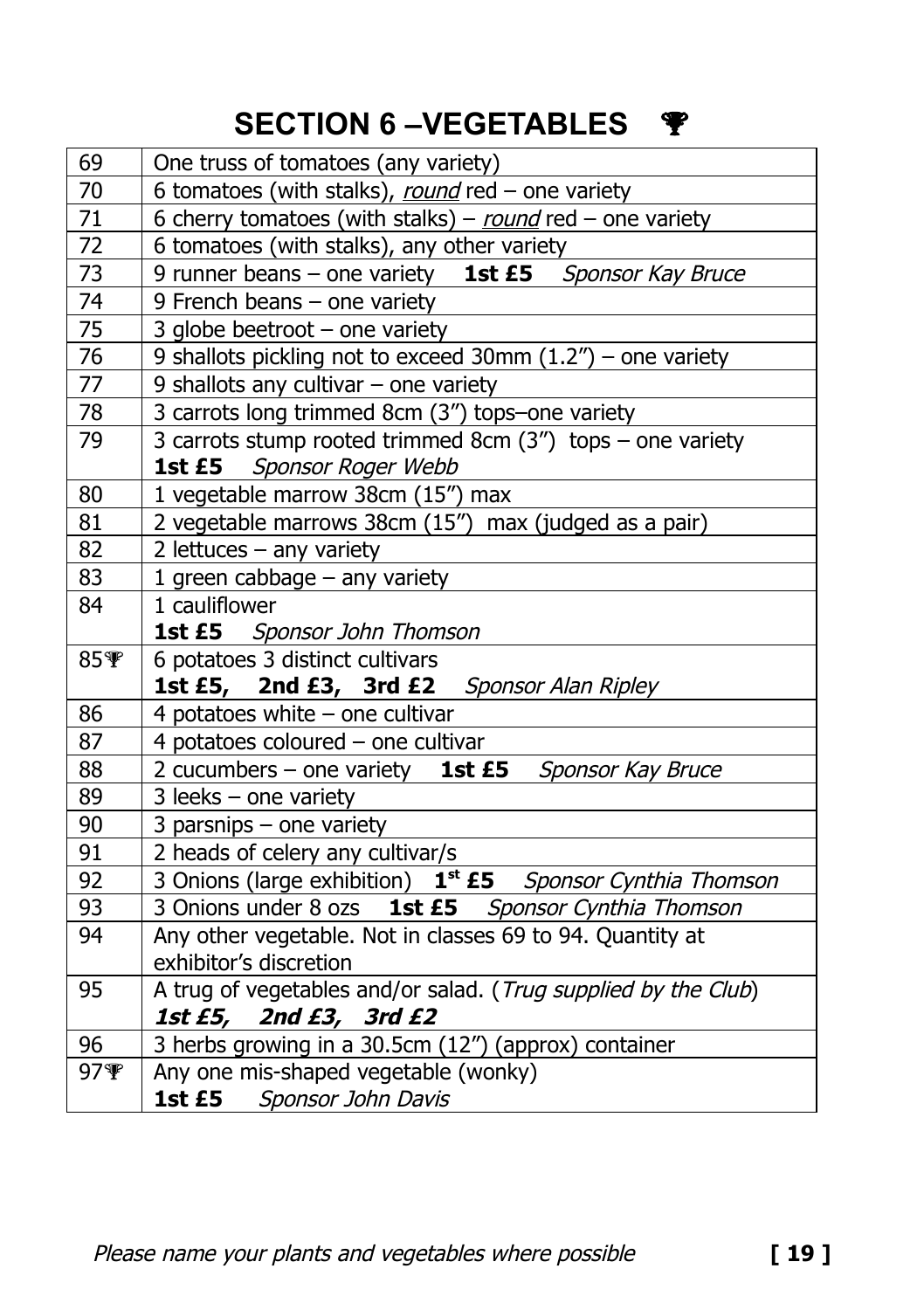# **COLLECTIONS OF VEGETABLES.**

**Note** – see page 8 for number and list of vegetables in collections

| 98   | A collection of salad items maximum width allowed 46 cm (18")         |
|------|-----------------------------------------------------------------------|
| 99¶ଂ | <b>Collection of 6 vegetables</b>                                     |
|      | from the list of collections of vegetables on page 7. maximum         |
|      | width allowed 91 cm (36")<br>1st £5, 2nd £3, 3rd £2                   |
| 100  | <b>Collection of 4 vegetables</b>                                     |
| ∳    | from the list of collections of vegetables on page 7. maximum         |
|      | 1st £5, 2nd £3, 3rd £2<br>width allowed 61 cm (24")                   |
| 101  | <b>Ladies Only Class</b>                                              |
| ∳    | Collection of 3 vegetables from the list of collections of vegetables |
|      | on page 8. maximum width allowed 61 cm (24")                          |
|      | 1st $£5$ , 2nd $£3$ , 3rd $£2$                                        |
| 102  | A display of three varieties of tomatoes (five of each variety)       |
|      | 1st £5, 2nd £3, 3rd £2                                                |
| 103  | <b>Master Gardener</b> 1 vase of flowers and 3 vegetables from        |
|      | the following $-$ two Gladioli of any variety/ies, three Dahlias any  |
|      | variety, three Chrysanthemums any variety/ies, nine Annuals any       |
|      | variety/ies, six runner beans, two cabbages, one cauliflower,         |
|      | three carrots (3" tops), three onions, six potatoes, six tomatoes,    |
|      | three leeks, three parsnips                                           |
|      | Maximum width allowed 61 cm (24 inches)                               |
|      | 1st £5, 2nd £3, 3rd £2                                                |

## **Heavy Vegetable Championship**

**The winners of classes 105–111 will receive a prize of £1, no second prize**

| 104零 | $1st$ £5<br><b>Giant Pumpkin</b> $-$ Judged on weight only                                                                                                               |
|------|--------------------------------------------------------------------------------------------------------------------------------------------------------------------------|
| 105  | 1 Cabbage - judged on weight alone                                                                                                                                       |
| 106  | 1 Marrow - judged on weight alone                                                                                                                                        |
| 107  | 1 Potato - judged on weight alone                                                                                                                                        |
| 108  | 1 Parsnip - judged on weight alone                                                                                                                                       |
| 109  | 1 Carrot - judged on weight alone                                                                                                                                        |
| 110  | 1 Tomato - judged on weight alone                                                                                                                                        |
| 111  | Longest runner bean - must be green $-$ judged on length only $-$<br>any shape                                                                                           |
| 112  | 3 onions – judged by combined weight alone, max 5 cm $(2'')$<br>stem, no roots. Judges will disqualify all unsound onions or twins<br>Sponsor Gillian Levell<br>1st $E5$ |
| 113  | 1 onion - judged by weight alone, max 5 cm (2") stem, no roots.<br>Judges will disqualify all unsound onions or twins<br>$1st$ £5                                        |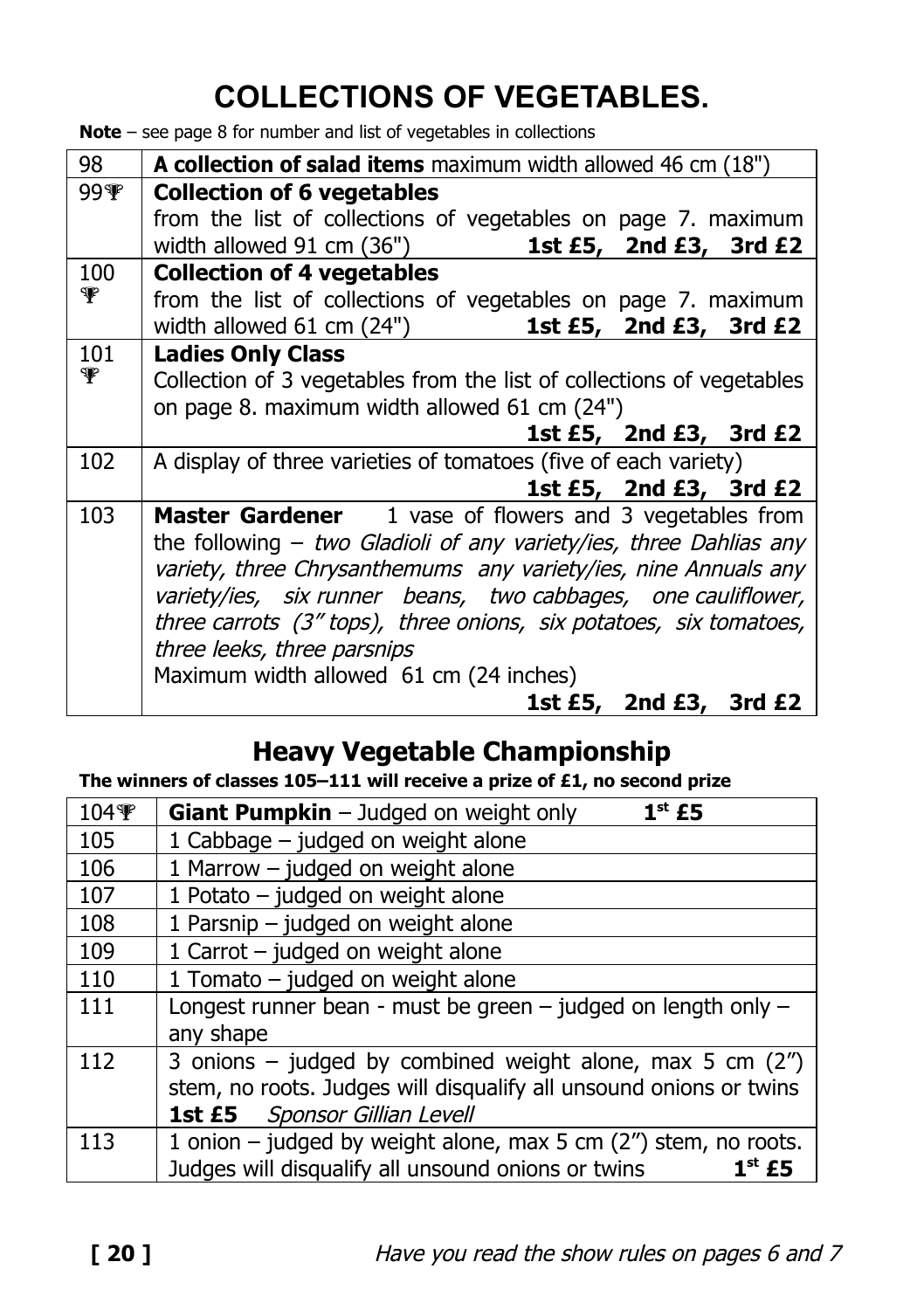# **Section 7 – Fruit**

| 114 | $\vert$ A display of fruit – quantity at Exhibitors discretion, at least two<br>different kinds<br>1st £5 |
|-----|-----------------------------------------------------------------------------------------------------------|
| 115 | A display of fruit – one kind                                                                             |

# **SECTION 8 – FLORAL ART**

**Note – Flowers and vegetables may be purchased for Floral Art Classes**

| 116 | A celebration                        | Width allowed 61 cm (24")         |
|-----|--------------------------------------|-----------------------------------|
|     | 1st £5, 2nd £3, 3rd £2               | Sponsor Catherine Douse           |
| 117 | An arrangement of white flowers      |                                   |
|     | Width allowed 38 cm (15")            | <b>1st £5</b> Sponsor Joyce Aguss |
| 118 | A foliage arrangement                | Width allowed 38 cm (15")         |
| 119 | An arrangement in a hanging ladle.   |                                   |
|     | The ladle to be supplied by the Club |                                   |

For all floral art classes *see rules on pages 6 and 7.*

# **SECTION 9 – DOMESTIC ECONOMY**

Plates and doyleys are supplied for classes 120–125

| 120 | Dorset Apple Cake (made to recipe on page 24)                                  |
|-----|--------------------------------------------------------------------------------|
| 121 | Five sausage rolls                                                             |
| 122 | Five cheese scones                                                             |
| 123 | Five gingerbread slices (made to recipe on page 23)                            |
| 124 | Five Fair Buttons (made to recipe on page 23)                                  |
| 125 | <b>Men only class</b> – No fat/no sugar fruit teabread ( <i>made to recipe</i> |
| ℙ   | on page 24)                                                                    |
|     | 1st £5, 2nd £3, 3rd £2<br>Sponsor Jean Davis                                   |
| 126 | 1 Jar of marmalade                                                             |
| 127 | 1 Jar of fruit jam                                                             |
| 128 | 1 Jar of Lemon Curd                                                            |
| 129 | 1 Jar of vinegar preserve                                                      |

For all domestic economy classes *see rules on pages 6 and 7.*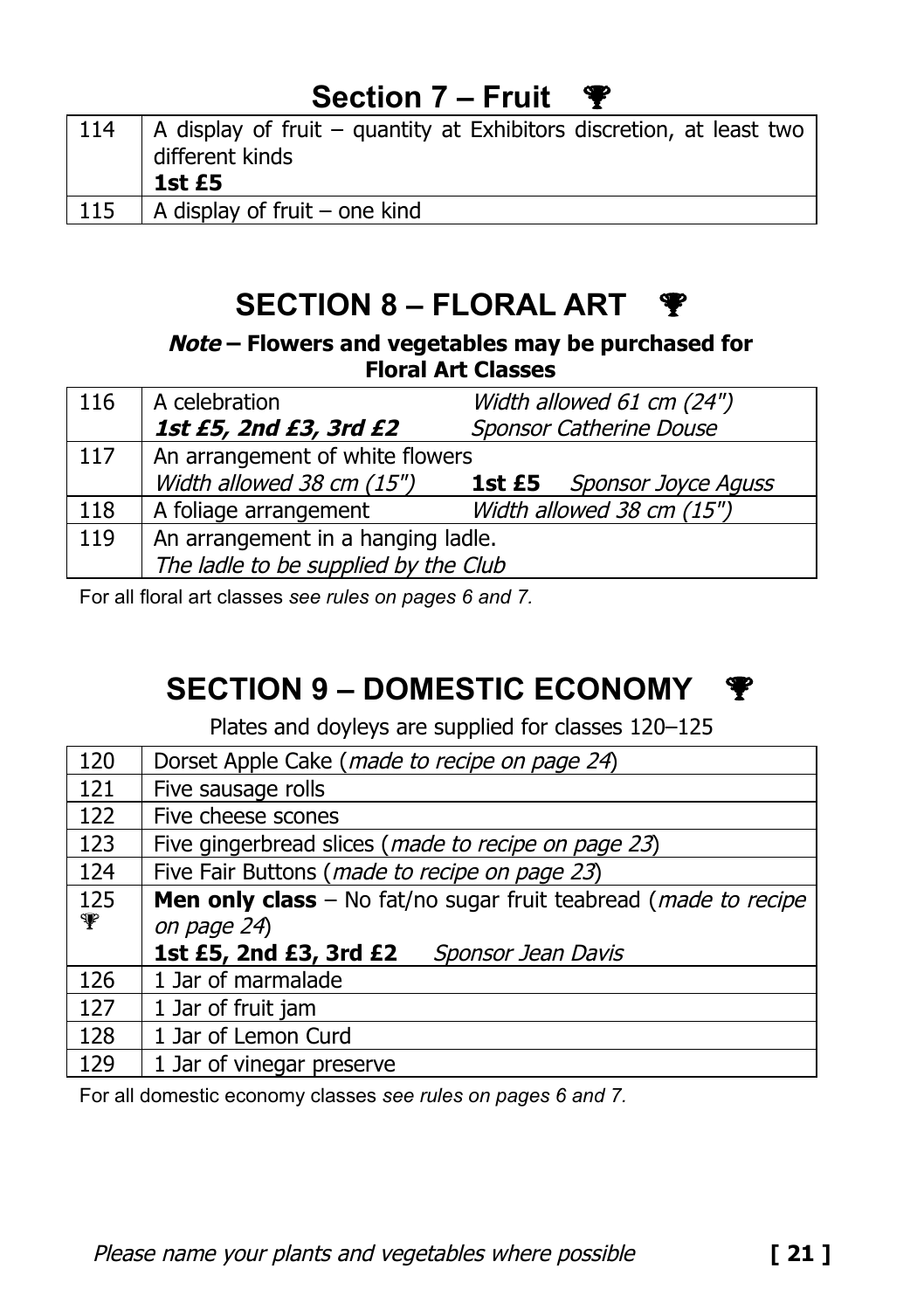# **SECTION 10 – HANDICRAFT**

### **£10 for the best exhibit in Section 10 Sponsor Cynthia Thomson**

Exhibits may not be entered in this class if they have been entered in a similar class at one of the Clubs previous shows.

| 130 | A cushion in any medium                                             |
|-----|---------------------------------------------------------------------|
| 131 | A knitted item                                                      |
| 132 | A cross stitch, tapestry or needlepoint item                        |
| 133 | A handmade anniversary card                                         |
| 134 | 1 hand embroidered item $-$ maximum space allowed 61 cm (24")       |
|     | square                                                              |
| 135 | A machine embroidered item                                          |
| 136 | A patchwork item, max width 61cm (24"), can be folded to fit        |
|     | space allowed                                                       |
| 137 | Any craft exhibit not already listed in this Section, e.g. pottery, |
|     | woodwork, jewellery, drawing/painting etc.                          |

For all handicraft classes *see rules on pages 6 and 7.*

# **SECTION 11 – PHOTOGRAPHY**

### **£5 for the best photograph in show**

Photographs may not be entered in this class if they have been entered in a similar class at one of the Club's previous shows.

| 138 | 1 photograph 20.3 x 15.2 cm (8 x 6 inches) maximum, unframed |
|-----|--------------------------------------------------------------|
|     | Subject - Flower Power                                       |
| 139 | 1 photograph 20.3 x 15.2 cm (8 x 6 inches) maximum, unframed |
|     | Subject - Old Lowestoft                                      |
| 140 | 1 photograph 20.3 x 15.2 cm (8 x 6 inches) maximum, unframed |
|     | Subject - A Good Harvest                                     |
| 141 | 1 photograph 20.3 x 15.2 cm (8 x 6 inches) maximum, unframed |
|     | Subject - Happy new year                                     |
| 142 | 1 photograph 20.3 x 15.2 cm (8 x 6 inches) maximum, unframed |
|     | Subject - A domestic animal or animals                       |

For all photography classes *see rules on pages 6 and 7.*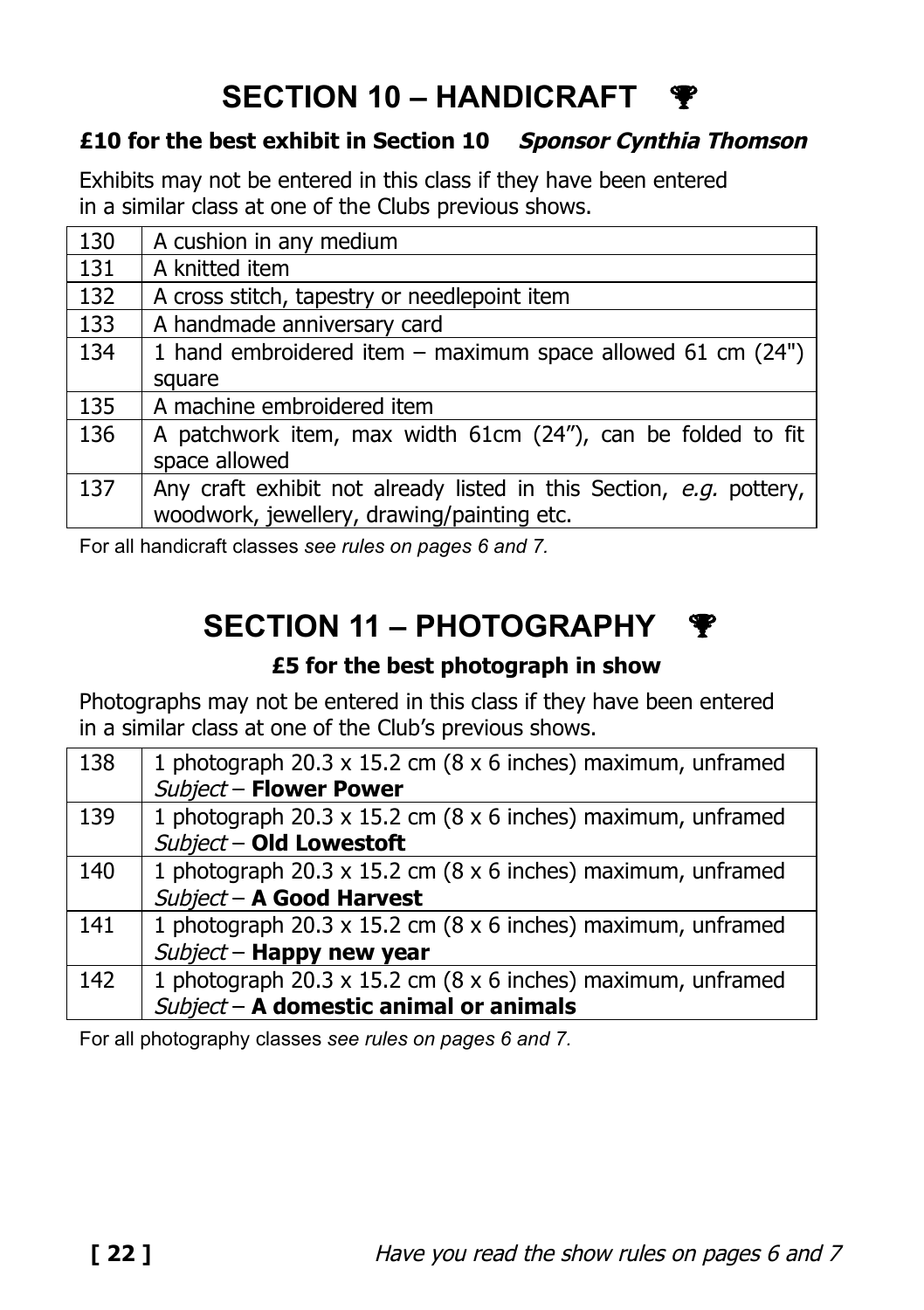# **Recipes**

## **Gingerbread slices**

## **INGREDIENTS**

125g/4oz plain flour 2 full teaspoons ground ginger 35g/1½oz lard 50g/2oz dried fruit 50g/2oz black treacle 3 tablespoons of milk

½ level teaspoon bicarbonate of soda 1 level teaspoon cinnamon 50g/2oz soft brown sugar 50g/2oz golden syrup 1 egg

### **METHOD**

- 1. Grease and line a shallow tin (approx  $11 \times 7 \times 1\frac{3}{4}$  inches).
- 2. Sift the flour, bicarb and spices together in a bowl.
- 3. Melt the lard, sugar, syrup and treacle and leave to cool.
- 4. Add the beaten egg and milk to the dry ingredients and beat well.
- 5. Stir in the fruit and pour into the tin.
- 6. Bake in a moderate oven  $150^{\circ} 160^{\circ}C / 300^{\circ} 320^{\circ}F /$  gas mark 3 for about 25–30 minutes.
- 7. Allow to cool slightly, then turn onto a cooling rack. When cold cut into 16 fingers.

# **Fair Buttons**

### **INGREDIENTS**

400g/14oz plain flour 175g/6oz brown sugar 175g/6oz caster sugar

30–45ml (2–3 tbsp) milk 75–100g (3–4oz) butter lemon or vanilla essence

### **METHOD**

- 1. Warm the milk and butter over a gentle heat until the butter has melted.
- 2. Add a few drops of the essence.
- 3. Put the flour and sugars into a bowl and make a well in the centre.
- 4. Pour in the liquid and mix to a fairly stiff dough.
- 5. Turn out onto a floured surface, knead gently and roll out to about 6 mm (¼ inch) thick and cut into biscuits.
- 6. Place on greased baking sheets and bake at 170°C (325°F) for about 20 minutes.
- 7. Once cool, these keep well in an airtight tin.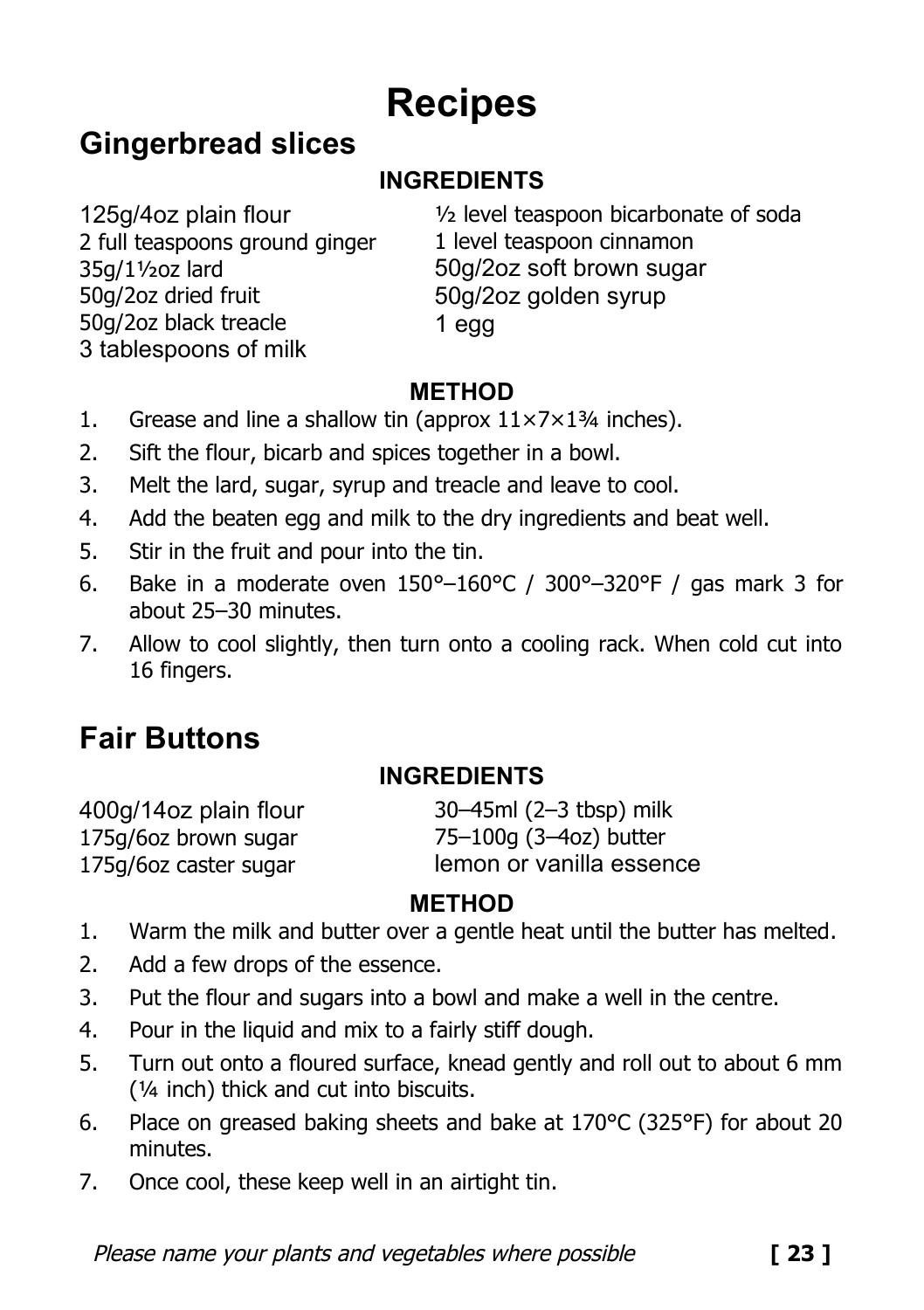## **No fat/no sugar fruit teabread –** *men only class* **INGREDIENTS**

340g/12oz self-raising flour 225g/8oz mixed dried fruit 330ml/11fl oz boiling water 2 tea bags

- 1 teaspoon baking powder
- 1 teaspoon ground mixed spice
- 1 egg, beaten

### **METHOD**

- 1. Place the tea bags in a heatproof jug and pour on the boiling water. Leave to infuse for 3–4 minutes. Squeeze and remove the tea bags.
- 2. Put the dried fruit in a bowl and pour the tea over, cover and set aside to soak overnight or for at least 4 hours.
- 3. Add beaten egg to the soaked fruit. Sift flour, baking powder and spice and add to the fruit. Mix well.
- 4. Spoon the mix into a greased 900g (2lb) loaf tin and bake for about 1¼ hours at 160°C, 325°F, gas mark 3, until well risen and firm, cracked along the middle and browned on top. Cover loosely with foil for the last 20 minutes if it is becoming too brown.
- 5. Leave to cool in the tin for 5 minutes, then turn out onto a rack to cool.
- 6. This teabread benefits from being kept for a couple of days before eating.

# **Dorset Apple Cake**

### **INGREDIENTS**

Pinch of salt

Half a lemon 120g/4oz cooking apples 240g/8oz plain flour 2 teaspoons bicarbonate of soda 1 teaspoon cream of tartar

120g/4oz margarine or butter 120g/4oz caster sugar  $\frac{1}{4}$  pint of milk

## **METHOD**

- 1. Grate the lemon zest. Peel, core and chop the apples. Sprinkle the apples with a few drops of the lemon juice to prevent discolouration.
- 2. Sift flour, bicarbonate of soda, cream of tartar and salt into a bowl. Rub fat into the flour mixture until it resembles breadcrumbs.
- 3. Make a hollow in the centre of the mixture and pour in the milk. Add prepared apples and lemon zest. Fold ingredients until blended.
- 4. Scrape the mixture into a greased and lined 20cm (8") tin. Bake at 180°C, 350°F, gas mark 4 for 45 minutes until a skewer inserted into the cake comes out clean.
- 5. Allow cake to cool in tin for 3 minutes, then turn out onto a wire rack.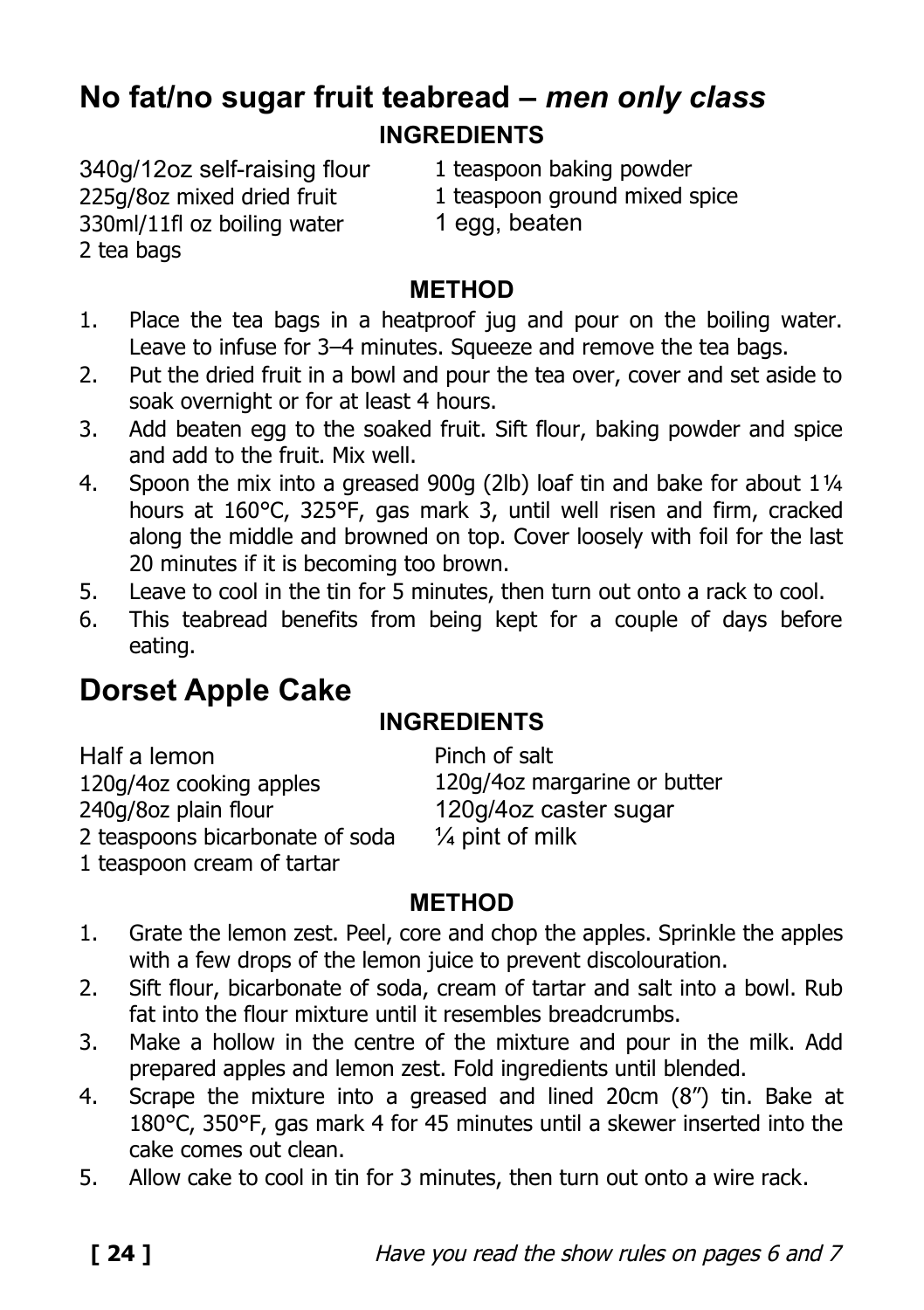# **Affiliations**

The Waveney Gardeners Club is affiliated to the following:

- The Royal Horticultural Society
- $\div$  The British Gladiolus Society
- The National Vegetable Society
- The National Dahlia Society
- **\*** The Norfolk and Suffolk Dahlia Society

If any member requires further information please see a committee member.

# The **Waveney Gardeners Club** would like to thank the following sponsors for their generous help

- ↓ Joyce Aguss<br>↓ Kay Bruce<br>↓ Shirley Conn<br>◆ John Davis<br>◆ Catherine Do<br>◆ Gillian Levell
- Kay Bruce
- Shirley Connolly
- John Davis
- Jean Davis
- Catherine Douse
- ❖ Gillian Levell<br>❖ Lound Plant (
- ❖ Lound Plant Centre<br>❖ Lowestoft Allotments
- Lowestoft Allotments
- ❖ Sheila Pettett
- ❖ Alan Ripley
- Suffolk Society of Allotment and Leisure Gardeners
- Cynthia Thomson
- John Thomson
- Roger Webb
- John Wells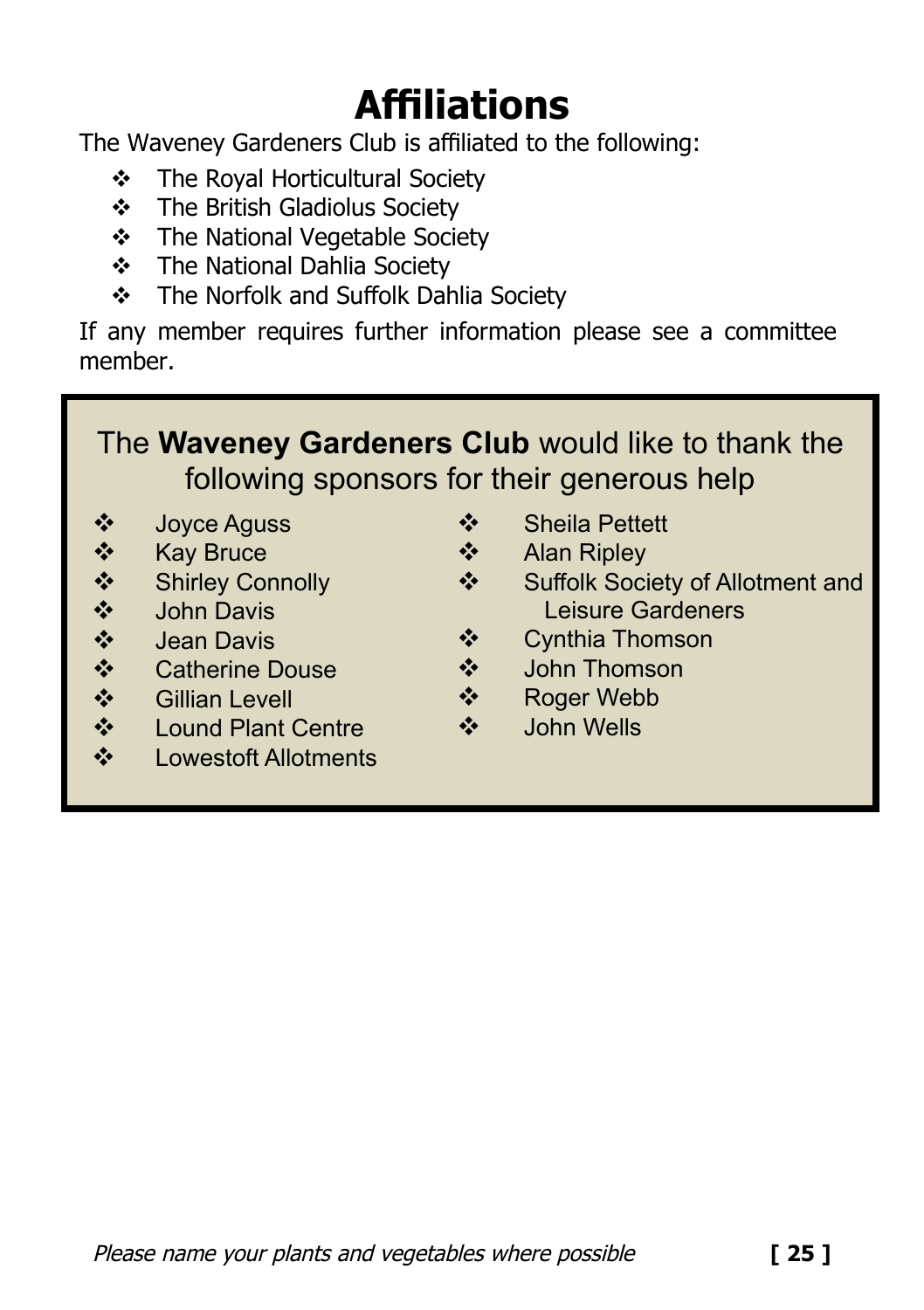# **Dates for your diary**

# **Bradwell Gardeners Club**

# Summer show

*Members only show but visitors welcome*

**30th July** – 1.30pm–5.00pm **31st July** – 10.00am–4.30pm

*Venue to be arranged, please contact Secretary Jean Davis for further information*

**Norfolk and Suffolk Dahlia Society**

Show

**Sunday 28th August 10 am – 4 pm**

Alburgh Village Hall, Low Road, Alburgh, Harleston IP20 0BZ

Schedules available from Roy Pulford 31 Forbes Drive, Beccles NR34 9XY Telephone: 01502 715826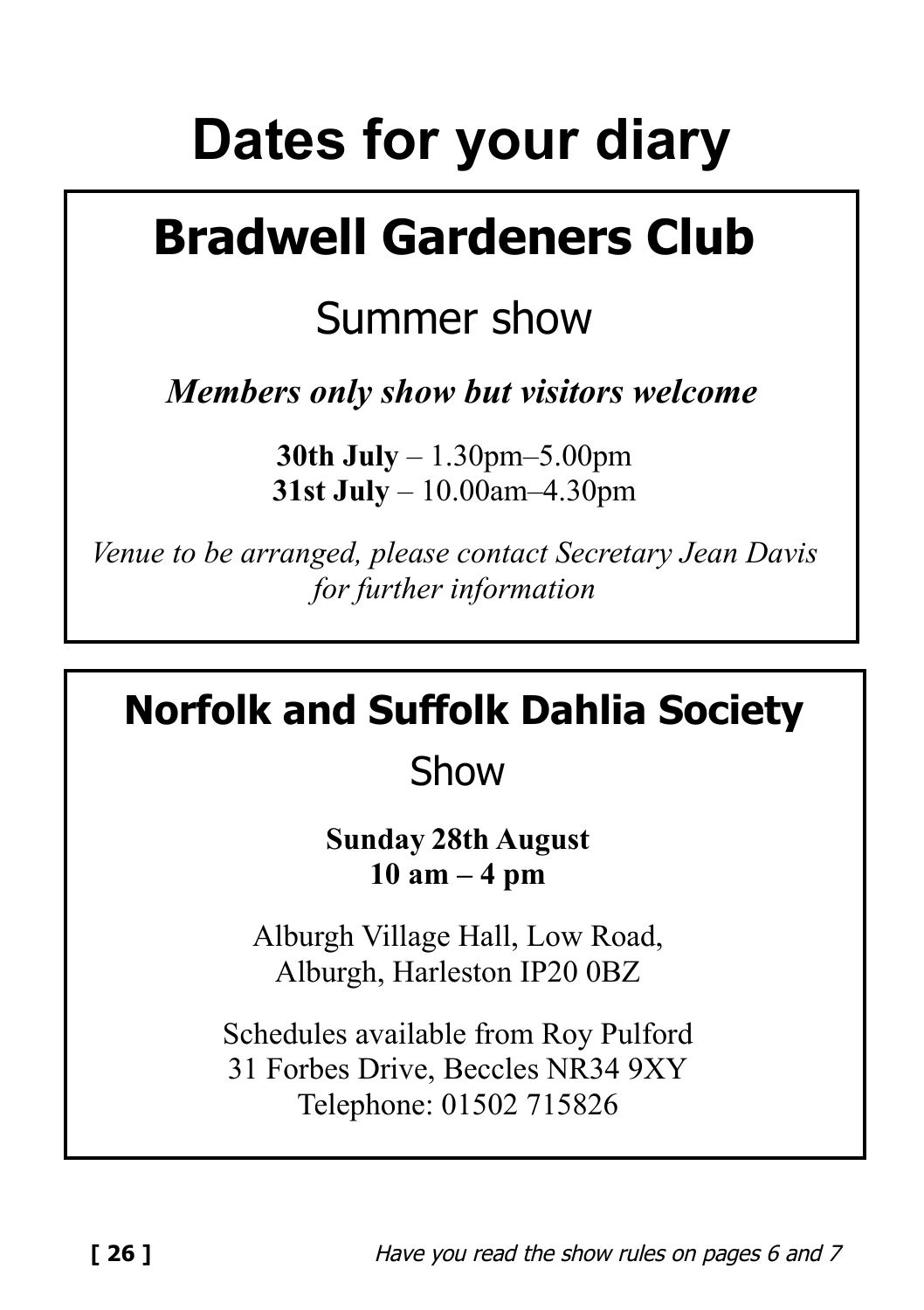# Gorleston Horticultural Society **Show Programme**

*For further information please contact John Thomson on 01502 581806*

# **Notes**